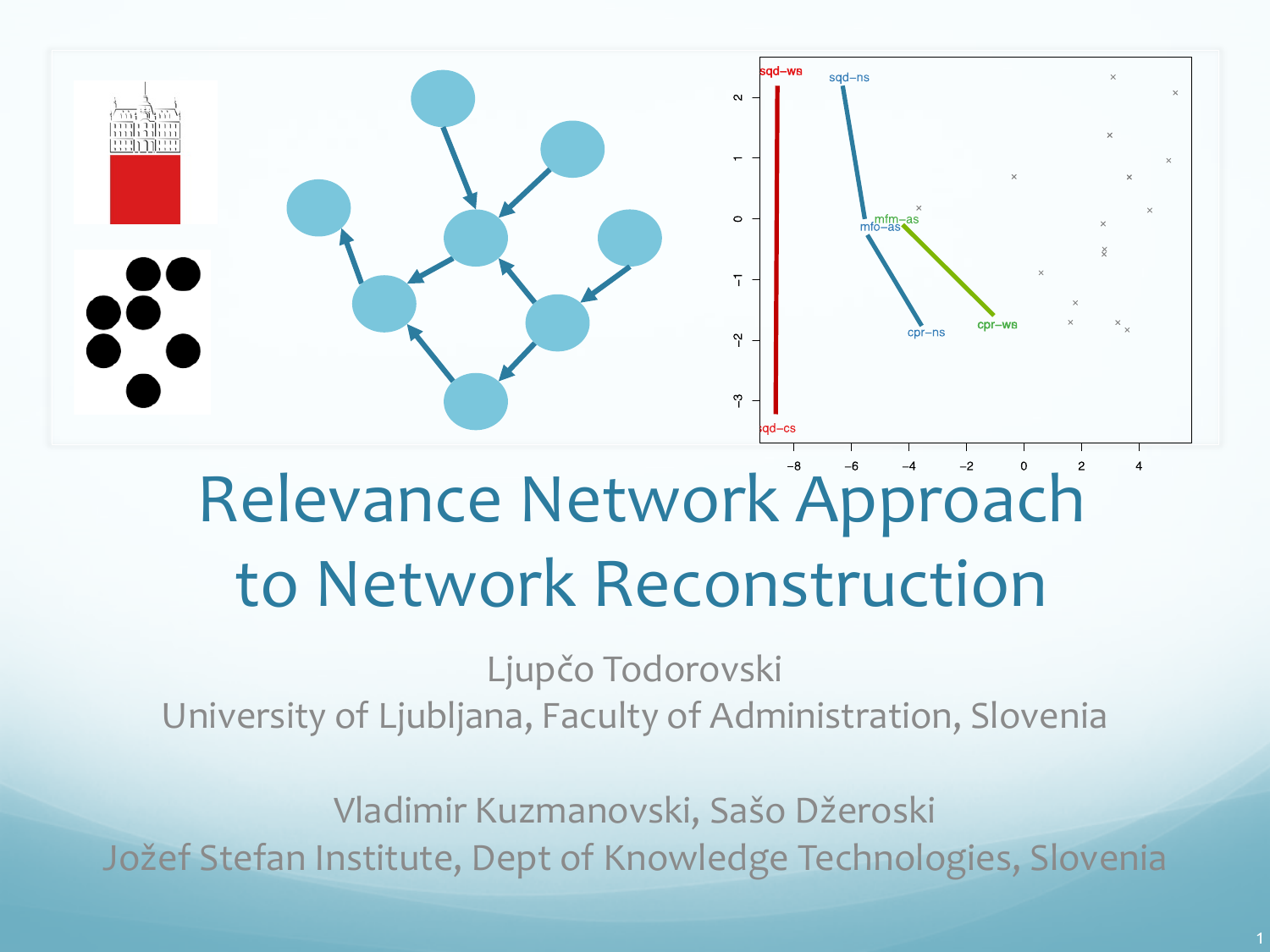### Network Reconstruction Task

Also network inference task



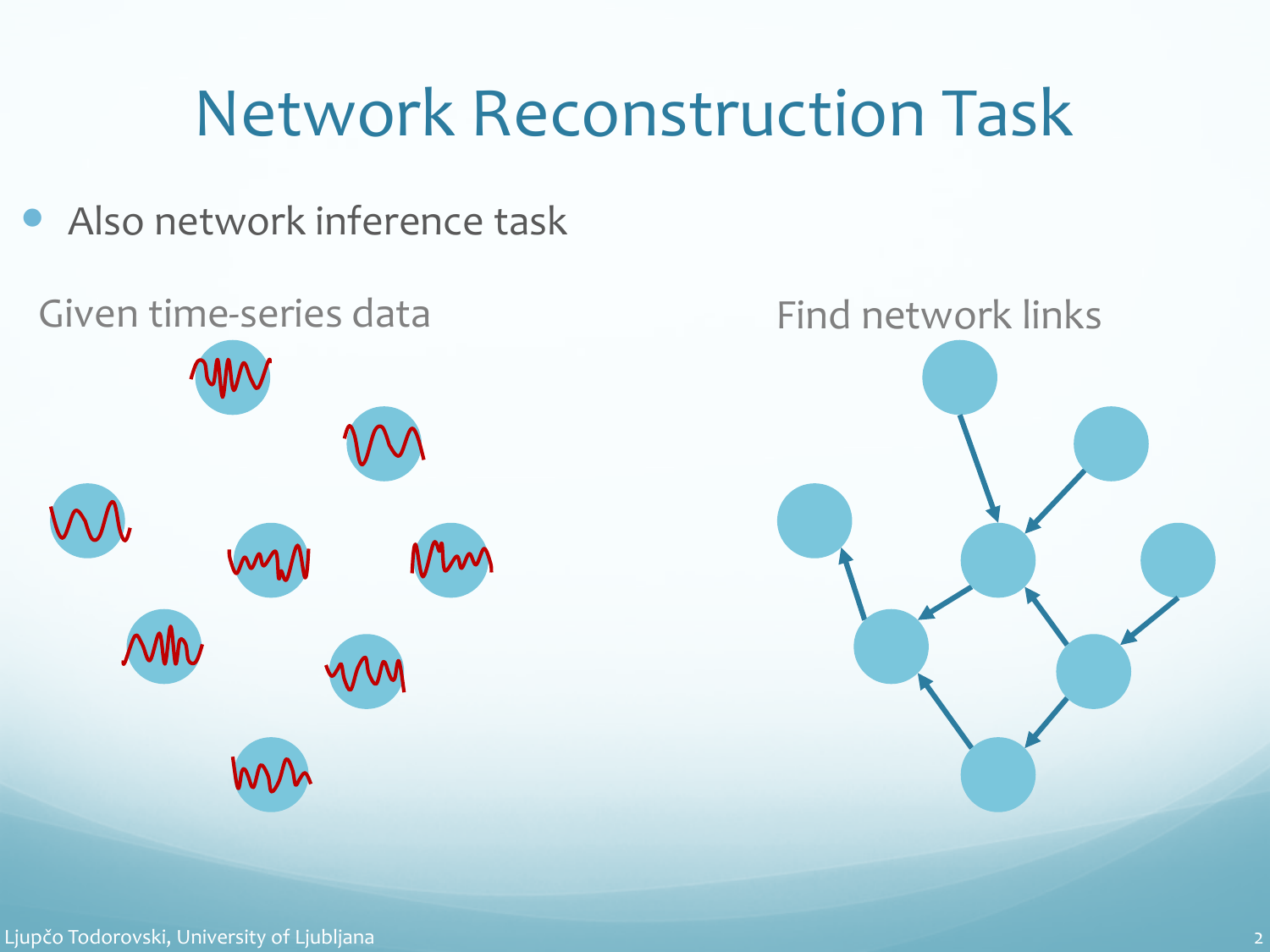## Applications and Methods

- Example applications by domain
	- Bioinormatics: from expression data to gene regulatory networks
	- Social networks: from time-series of number of retweets to Twitter influence networks
	- Collaborative environments: from number of article edits to information propagation networks in Wikipedia
	- Climate: from time-series data measured at a regular grid over the globe, identify geographical regions affected by El Nino
- Methods and approaches to network reconstruction
	- Operate on various target formal representation of the networks
	- Methods for Bayesian networks, more general graphical models
	- This talk: Relevance Network Approach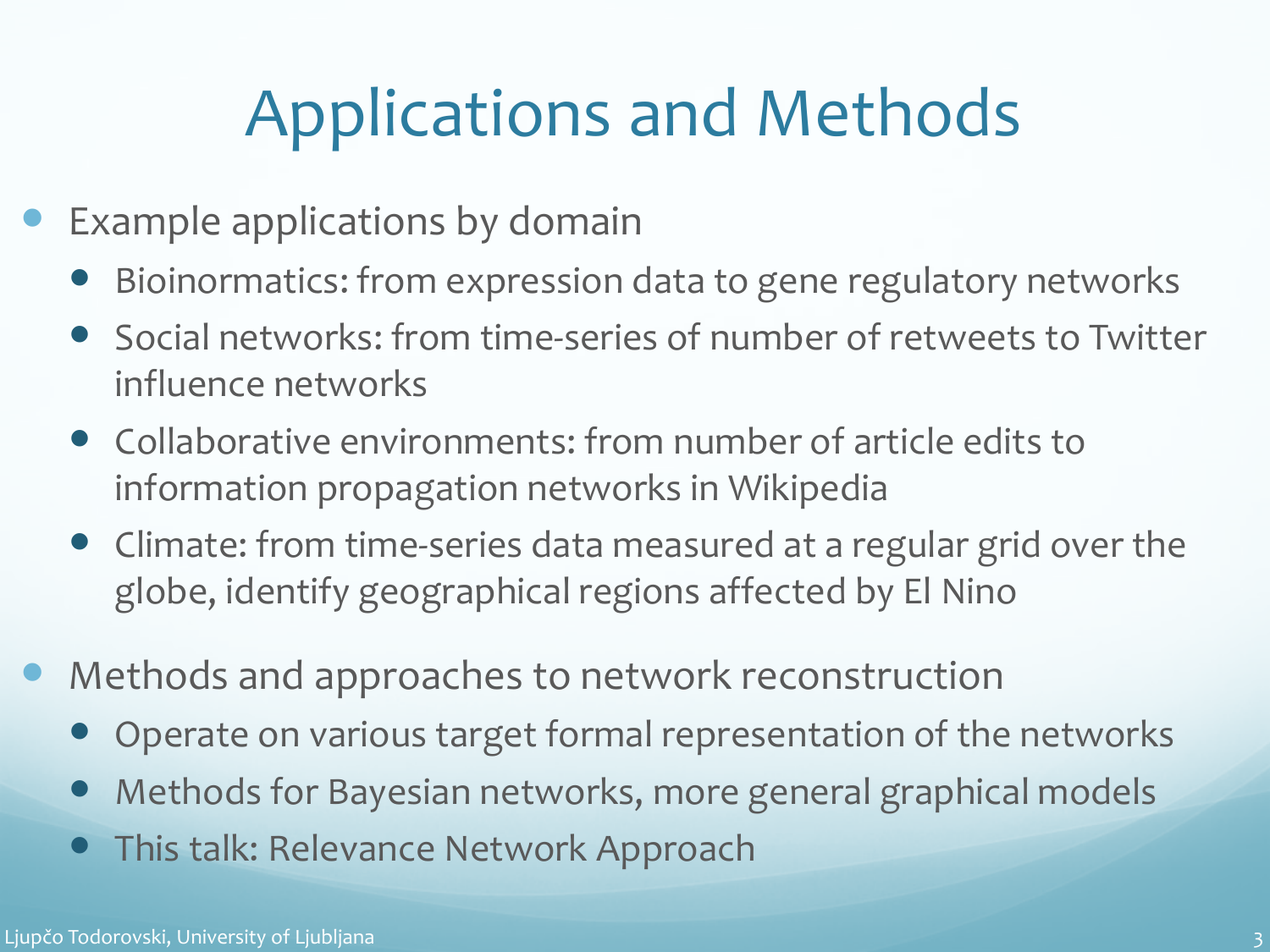### Relevance Network Approach

- Assumption: (high) similarity between the time series observed in two nodes indicate a presence of network link between them
	- Thus: the focus is on **measuring similarity** between time series
	- Problem: **Similarity** often **symmetric**, leading to undirected nets
	- **•** Solution: symmetry-breaking scoring schemes

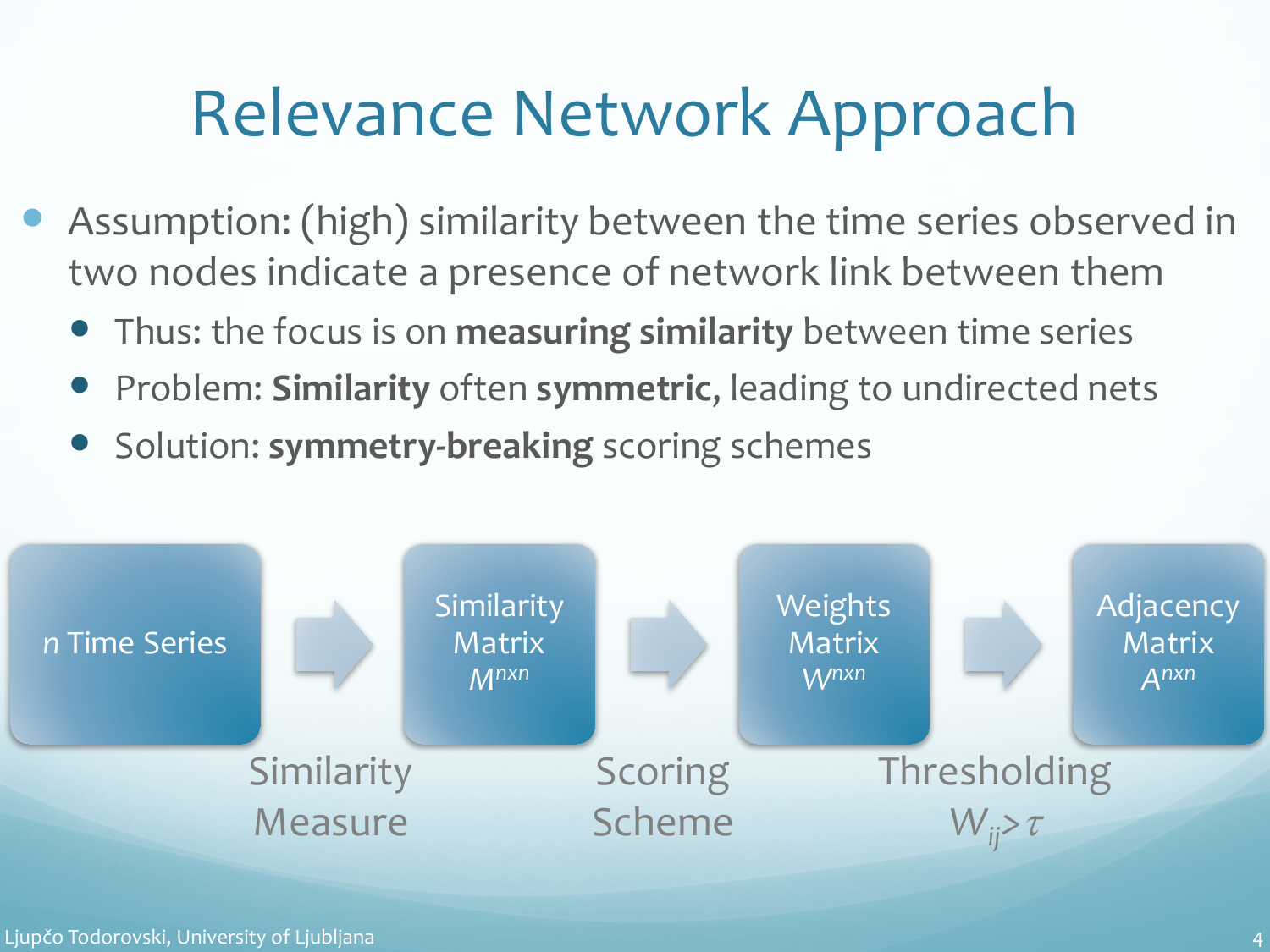### What is this Talk About?

- Brief **survey of the relevance network approaches**
	- Similarity measures and scoring schemes
	- Spoiler alert: in sum, **there are (too) many of them**
- So: which similarity measure and scoring scheme should be used?
	- Michelangelo's answer: **all of them at the same time**
	- We rephrase the question into: **What works where?**
- Ideally, we would be able to **provide recommendations**
	- You should use similarity measure X and scoring scheme Y, since
	- There is a large number of nodes in the network, and
	- The time series are long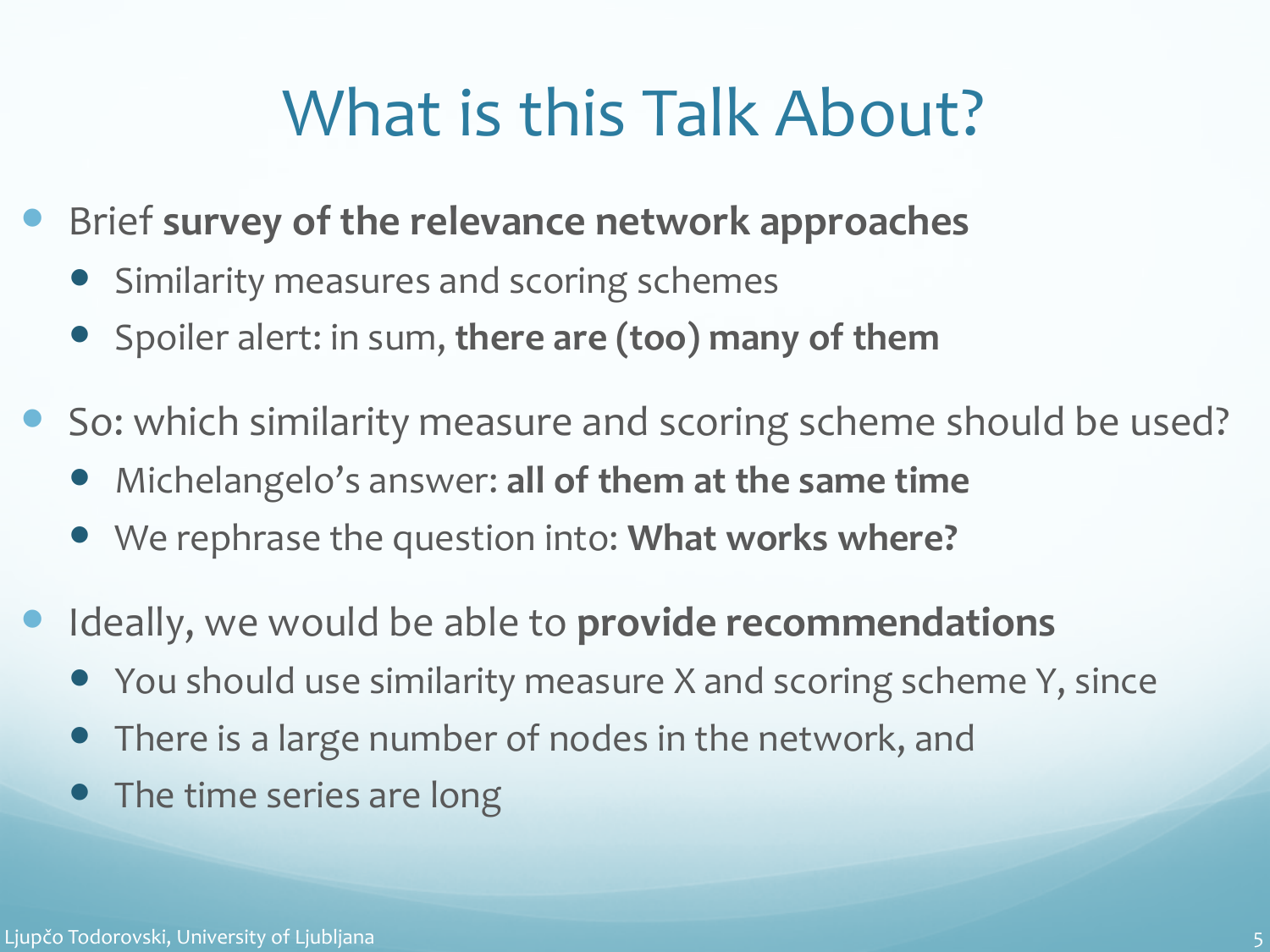# Talk Outline

- **•** Introduction and motivation
- Relevance network (RN) approach
	- **•** Similarity measures
	- Scoring schemes
- Empirical comparison of the RN variants
	- Experimental setup: networks, data sets, performance measures
	- Comparison methodology
	- Empirical results: what works where?
- Conclusion and further work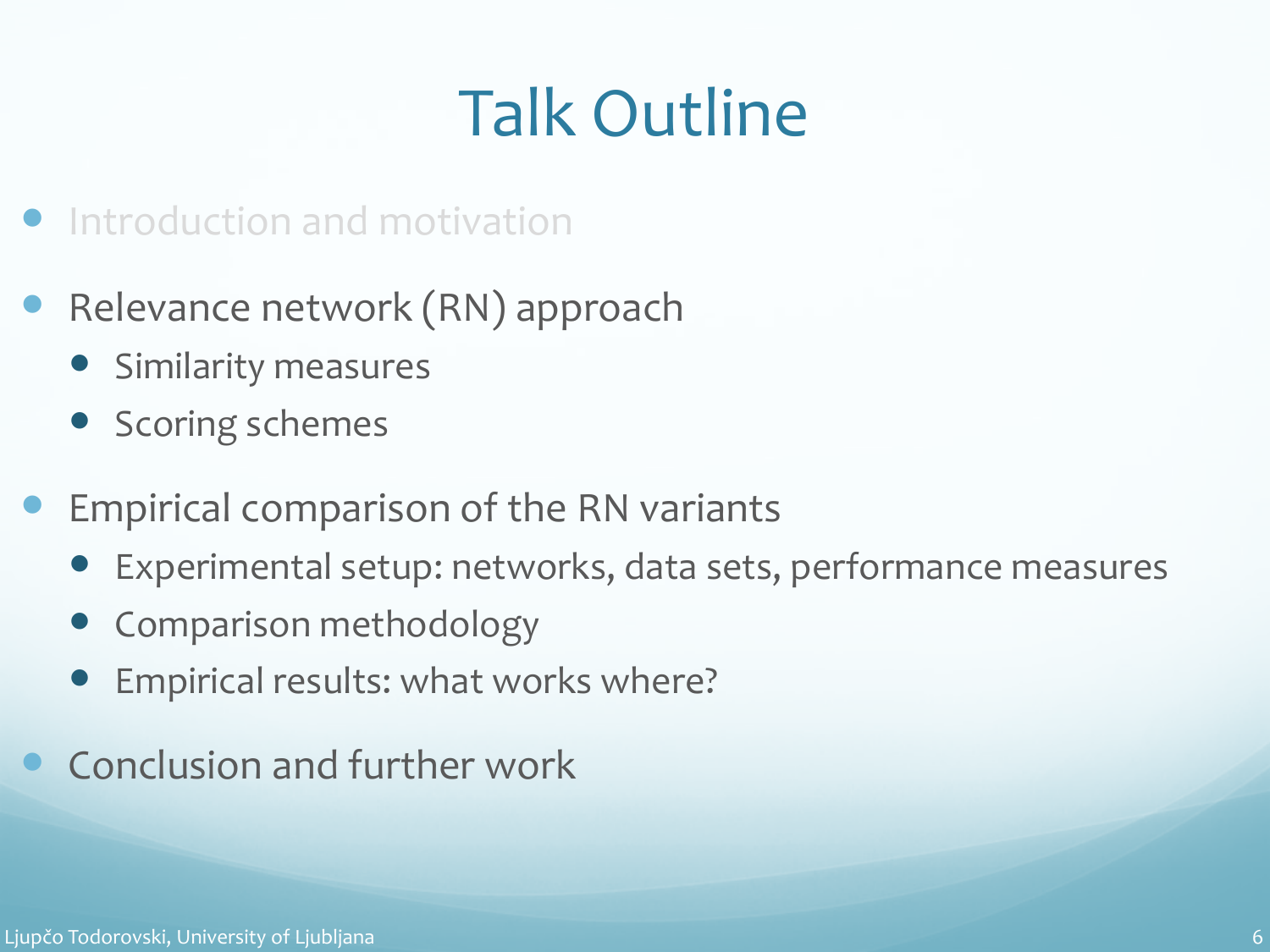# Similarity Measures (SM)

- Similarity measure *m*:  $R^n \times R^n \rightarrow R$ 
	- Detects (non)linear relation between two given time series
- Many different measures proposed; can be clustered in 5 classes
	- **Distances**
	- Dynamic Time Warping
	- Correlations
	- Mutual Information
	- Symbolic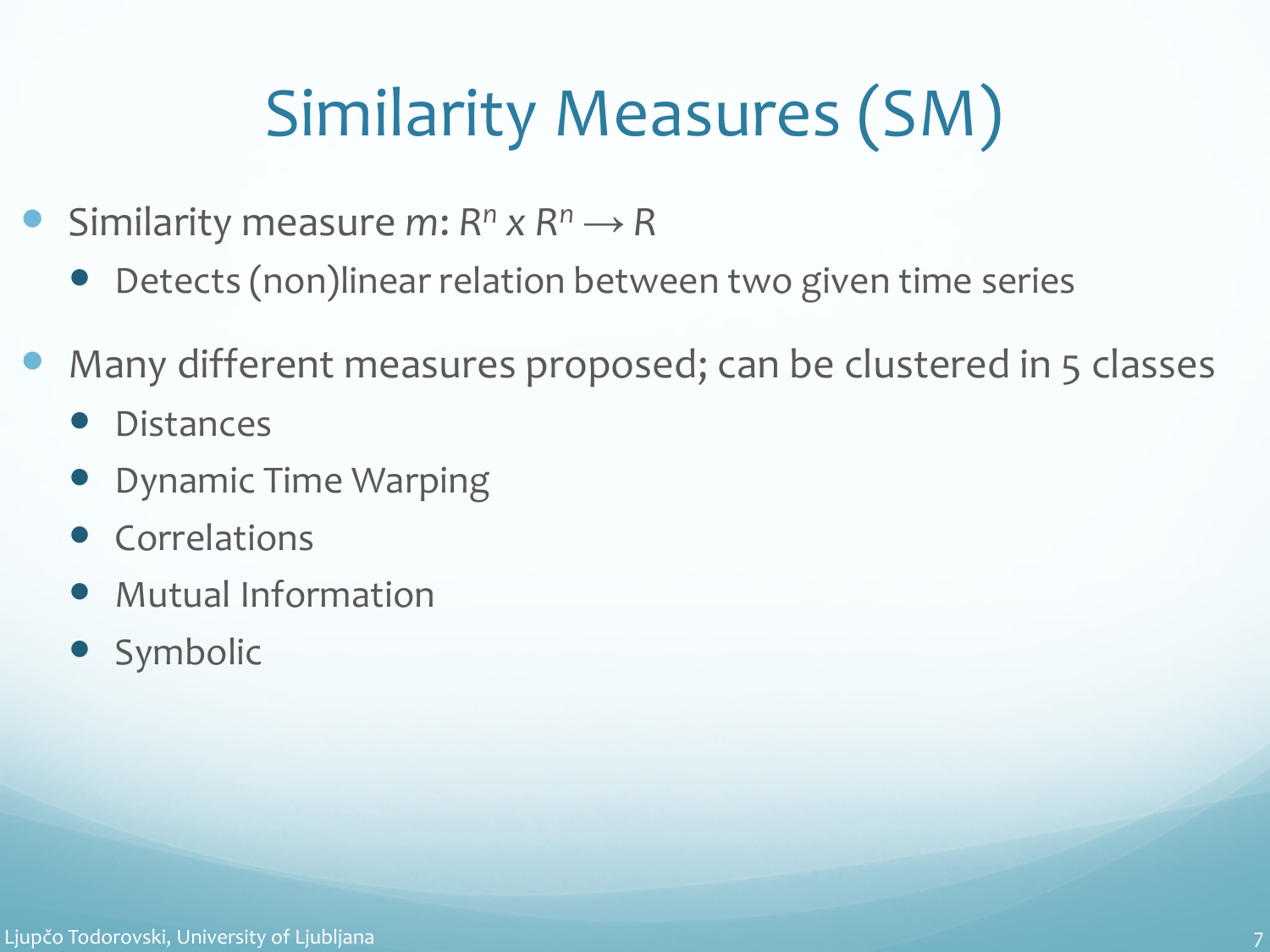# SM: Distances (Norms)

- Distance-based similarities **regard time series as vectors**
- Distance between *x* and *y* defined as a *p*-norm of the vector *x–y*:
	- $d_p(x,y) = (\sum_i |x_i y_i|^p)^{1/p}$
	- *p=1:* Manhattan distance
	- *p=2*: Euclidian distance
	- Often used (please do not ask why) *p=10*
- From **distance to similarity**?
	- Many ways, most simple  $m(x,y) = -d_p(x,y)$
	- $\bullet$  Or, if you are afraid of negative numbers  $m(x,y) = 1/d_p(x,y)$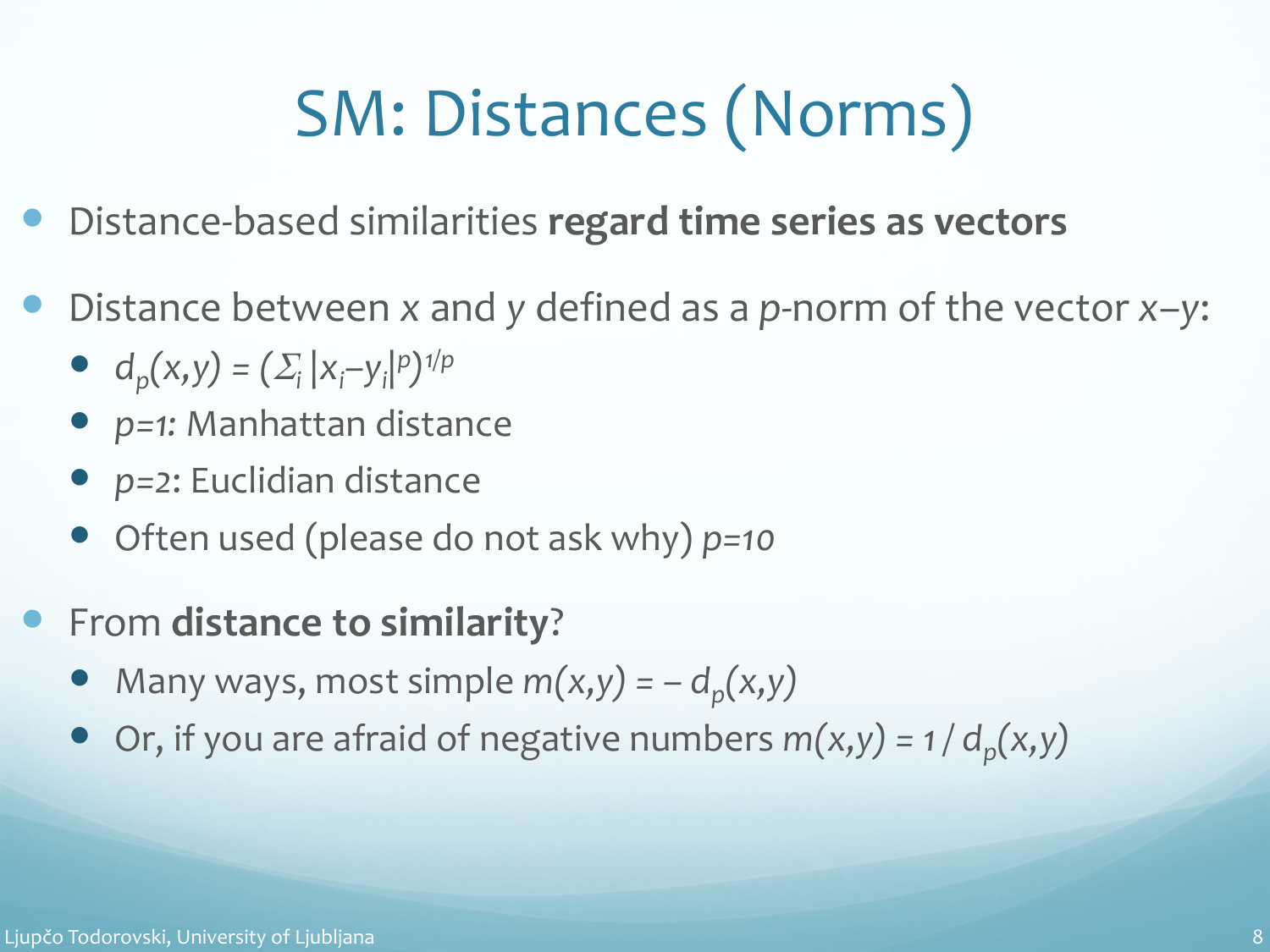## SM: Dynamic Time Warping

- Optimal mapping between two time series *x* and *y*, such that
	- Points from *x* are linked to points in *y*
	- Each point should participate in at least one link
	- The sum of the link lengths is minimal



 Finding the optimal mapping: **dynamic programming** formula **Different variants of the formula** lead to **different DTW measures**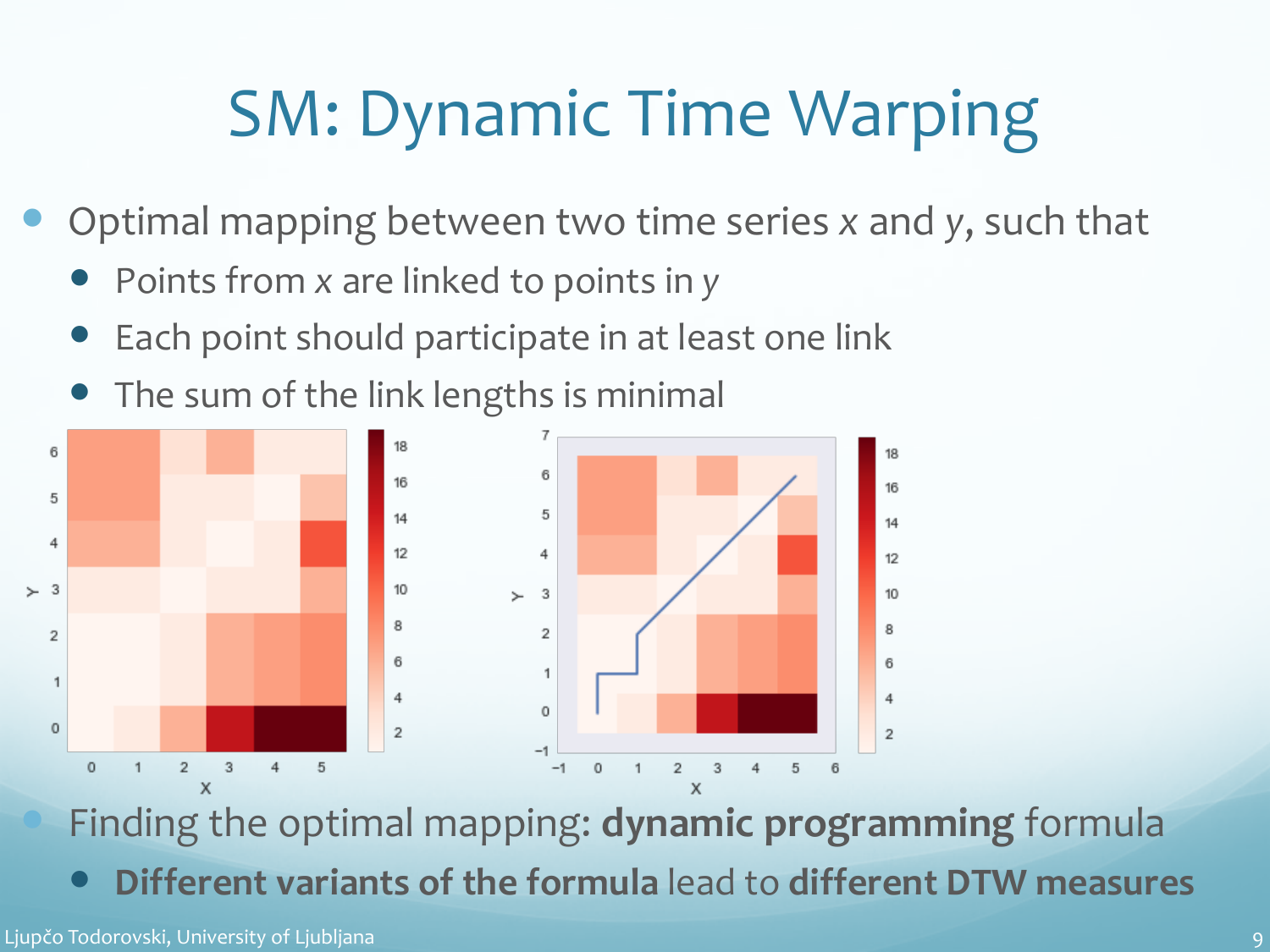### SM: Correlation Coefficients

- Regard time series as random variables *X* and *Y*
	- Pearson *rP(X,Y) = E[(X−E[X])(Y−E[Y])] / (E[(X−E[X])2 ] E[(Y*−*E[Y])2 ])*
- More robust to non-normal distributions
	- Spearman  $r_s(X, Y) = r_p(ranks(X), ranks(Y))$
	- $\bullet$  Kendall  $r_K(X, Y) = 2(n_C-n_D) / (n(n-1))$ 
		- *n<sub>c</sub>*: number of concordant pairs of time points
		- *n*<sub>D</sub>: number of dis-concordant pairs of time points
- Often squared values used
	- Since we are not inferring the *direction of the relationship* (positive, negative), but only to its degree
	- We are **not referring here to the causal direction**, which could have been interpreted as a link direction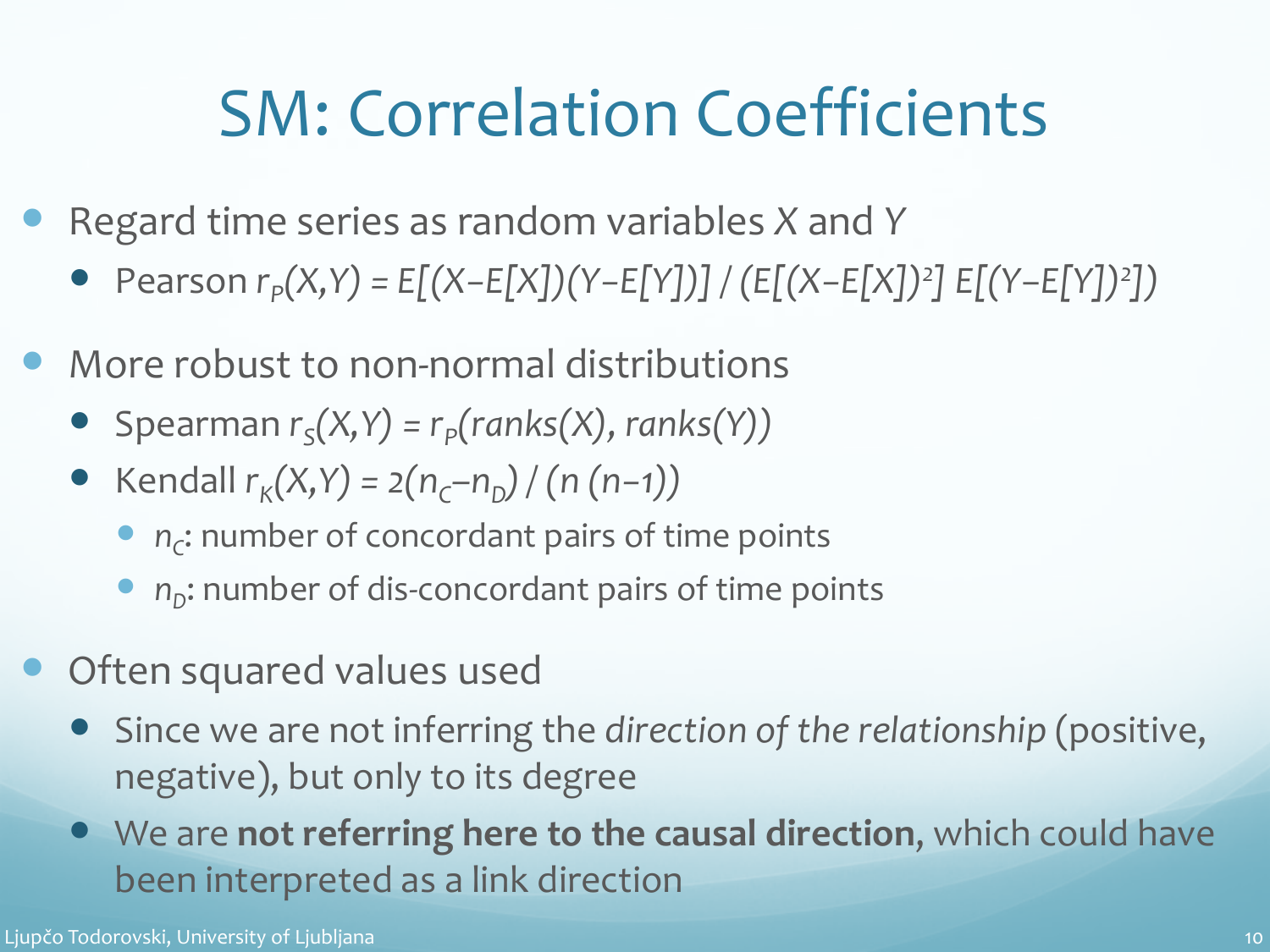### SM: Mutual Information

Treat the time series as random variables X and Y

•  $MI(X, Y) = H(X) + H(Y) - H(X, Y)$ , where H denotes entropy



- Requires discretization of the numeric variables; hence **different variants** corresponding to **different discretization methods**
	- Equal-frequency or equal-width bins
	- Various techniques for determining the number of bins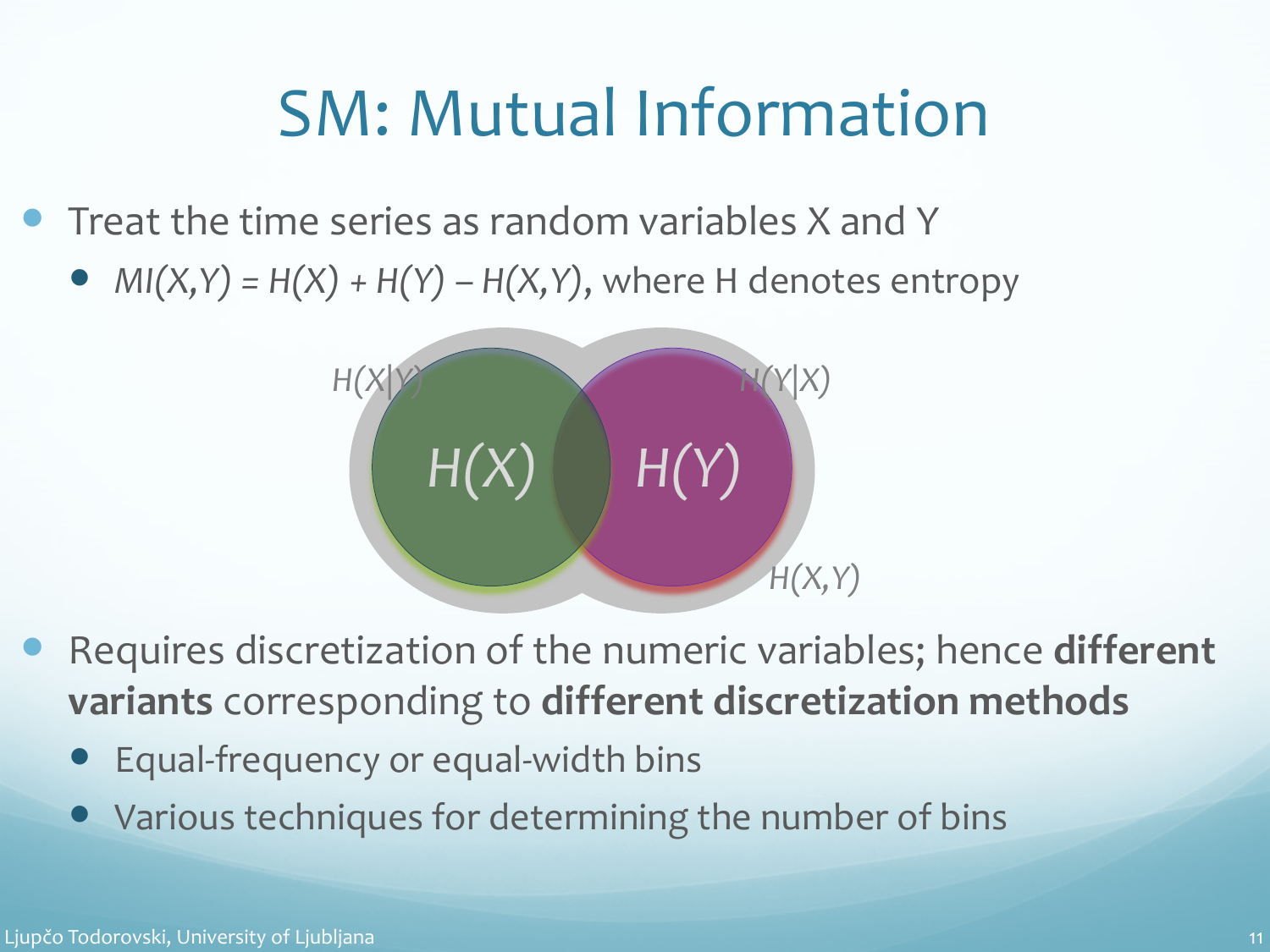

- Comparing simple pairwise increase/decrease trends
	- *(t1 ,t2): X↑Y↑, (t1 ,t3): X↑Y↑, (t1 ,t4): X↑Y↑, (t1 ,t5): X↑Y↑*
	- $(t_2, t_3): X \downarrow Y \downarrow$ ,  $(t_2, t_4): X \downarrow Y \uparrow$ ,  $(t_2, t_5): X \uparrow Y \uparrow$
	- *(t3,t4): X↑Y↑, (t3,t5): X↑Y↑*
	- *(t4,t5): X↑Y↑*

*1* difference in *10* pairwise comparisons: *d(X,Y) = 1/10 = 0.1*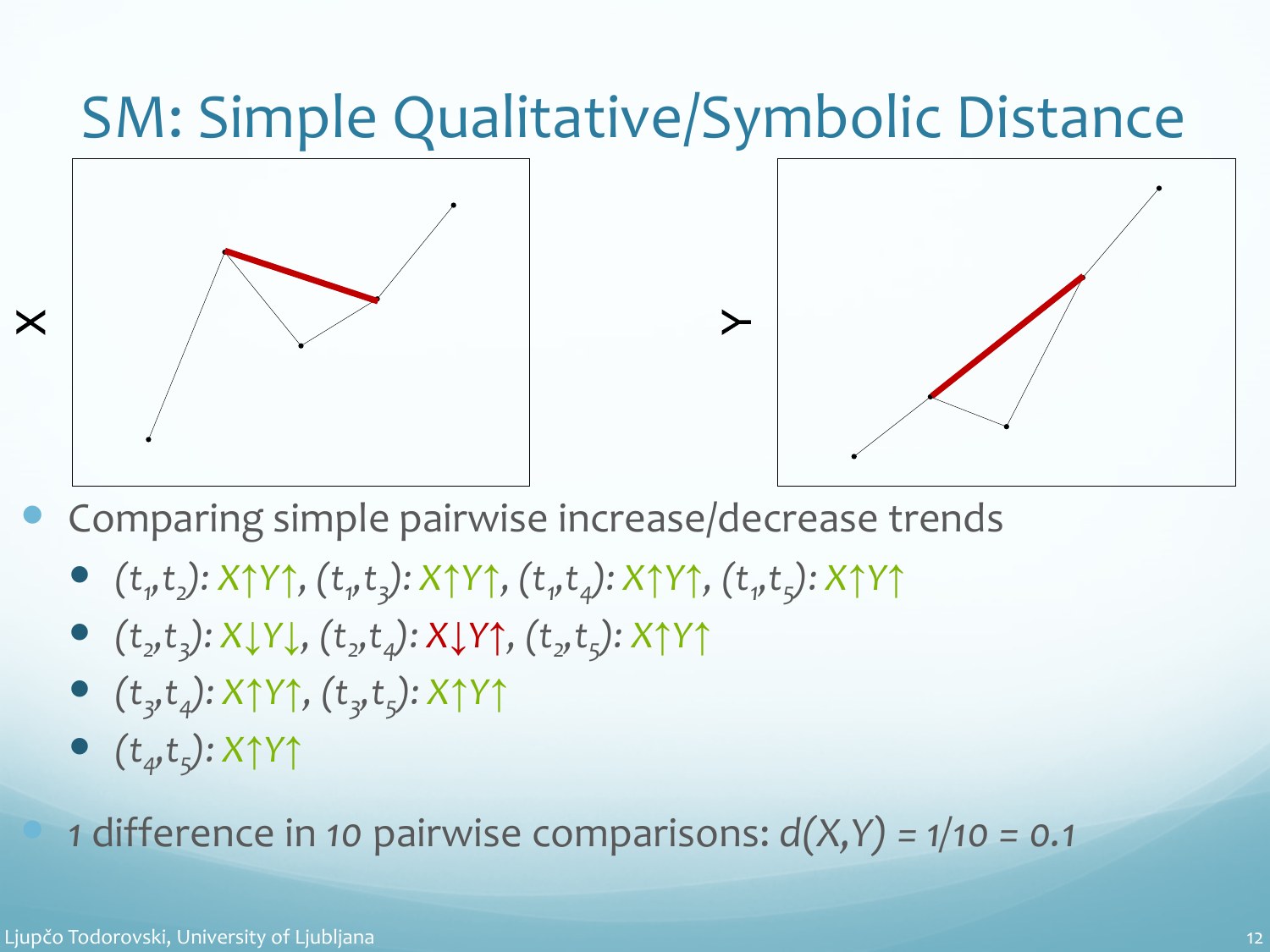## SM: Symbolic Dynamics

- Transformation of time series to a vector of order patterns
	- Calculating **distances** or **mutual information** on **symbolic vectors**

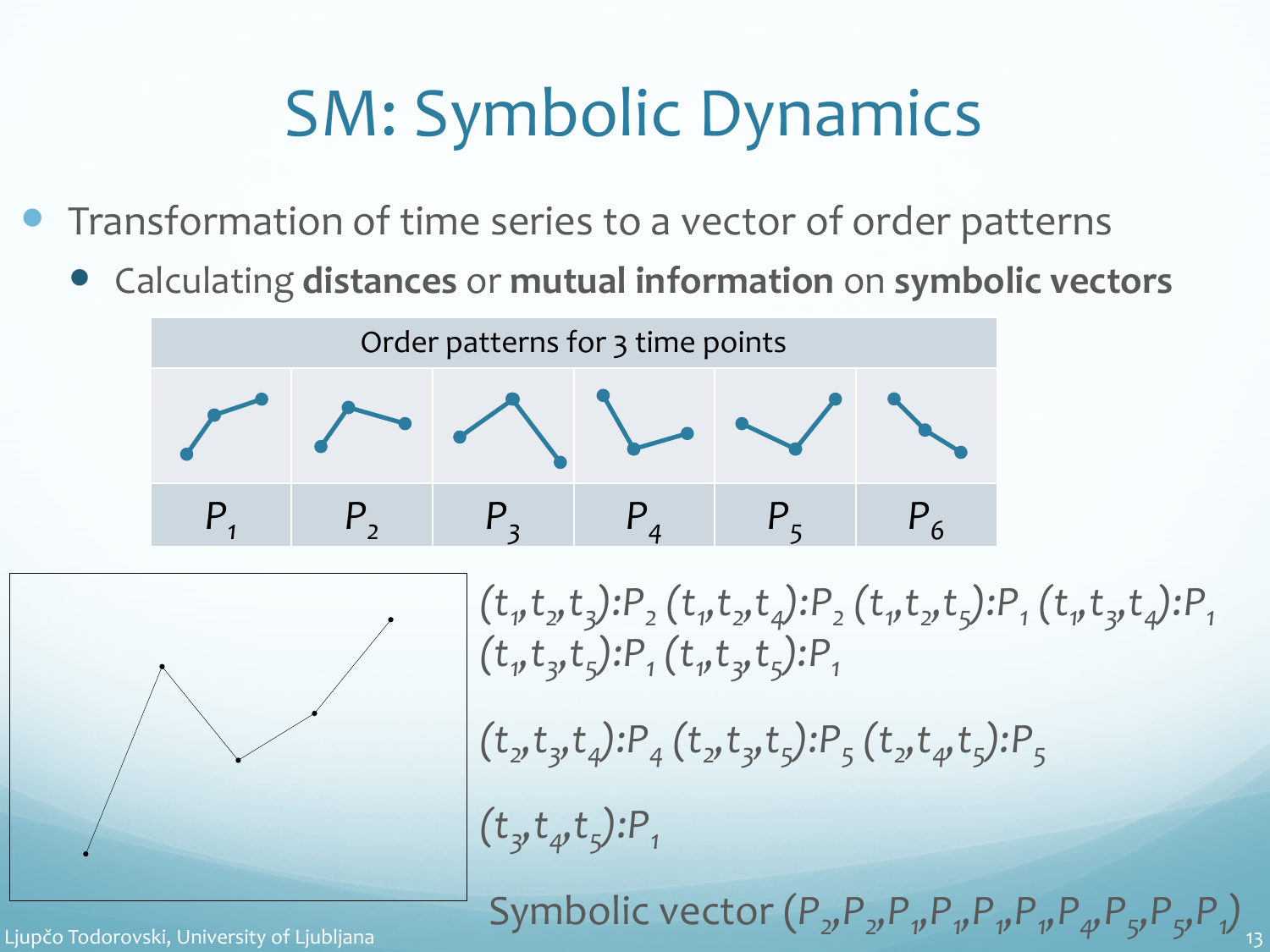## Symmetry Breaking Scoring Schemes

- Time shifting (TS)
	- Common way to **infer** the **directionality of causal relationships**
	- Observing the trend of **correlation change when shifting one time series**, provides a hint on the direction of the causal relationship
	- *X→Y*: **shifting** *X* **(the cause) to the right** (forward in time) will **increase the similarity/correlation** between *X* and *Y*
- Asymmetric Weighting (AWE)
	- Similarity matrix elements divided by the sum of the elements in the corresponding column, i.e.,  $W_{ii} = M_{ii}/\sum_{k} M_{ki}$
	- Can be used alone or in combination with TS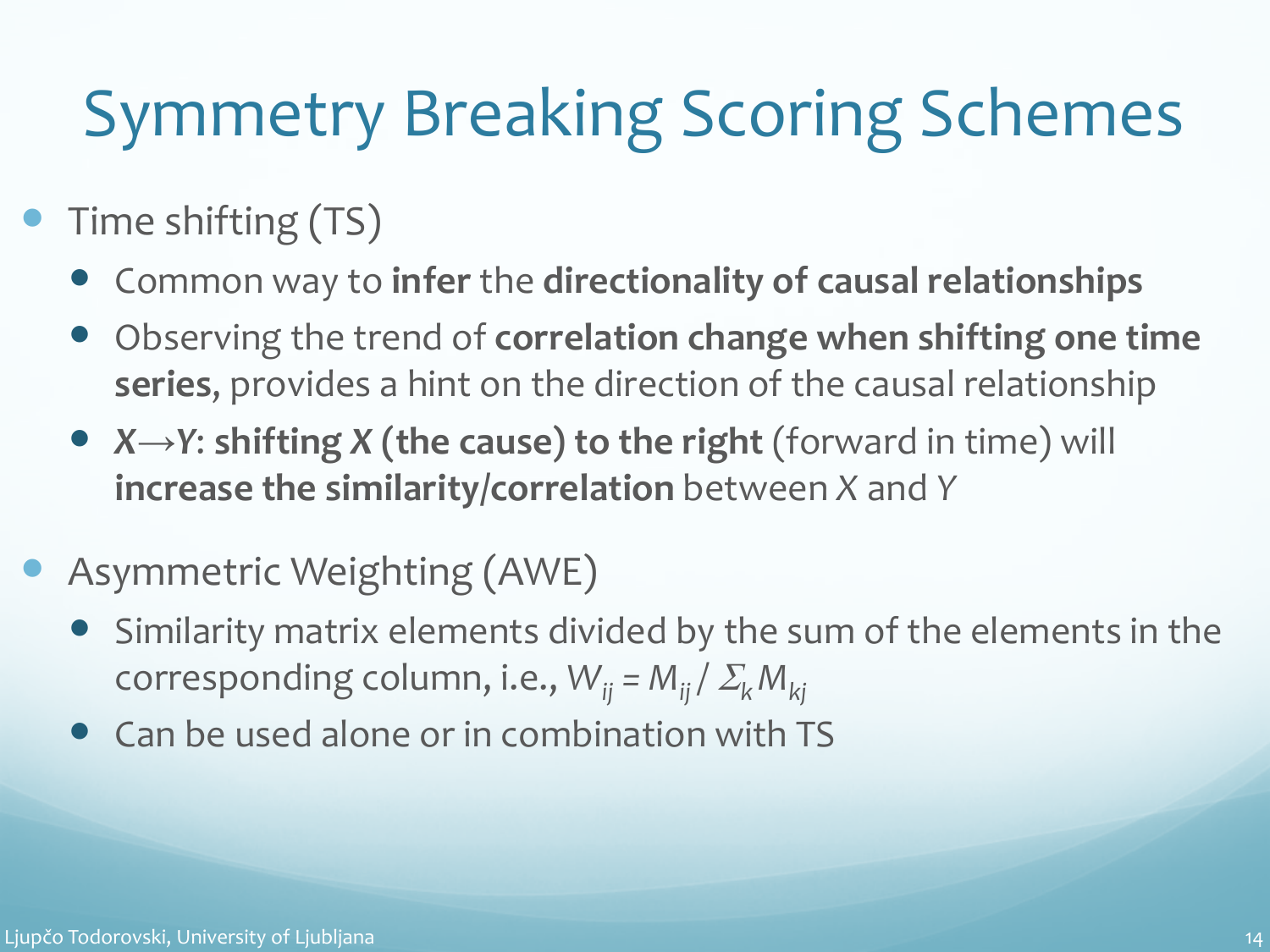# Other Scoring Schemes

- **Must be combined with time shifting** to identify causal direction
- Context Likelihood of Relatedness (CLR)
	- Uses the distribution of the values in the matrix *M* for
	- Normalization using the averages and standard deviations of the values in the columns and and rows of *M*
- Identifying and discriminating indirect links
	- Algs for Reconstruction of Accurate Cellular Networks (ARACNE)
	- Heuristic for identification of indirect links: *M<sub>ik</sub>* <= min(*M<sub>ii</sub>, M*<sub>ik</sub>)
	- Maximum Relevance / minimum redundancy Network (MRNET)
	- Assigns higher ranks to direct links, lower ranks to indirect links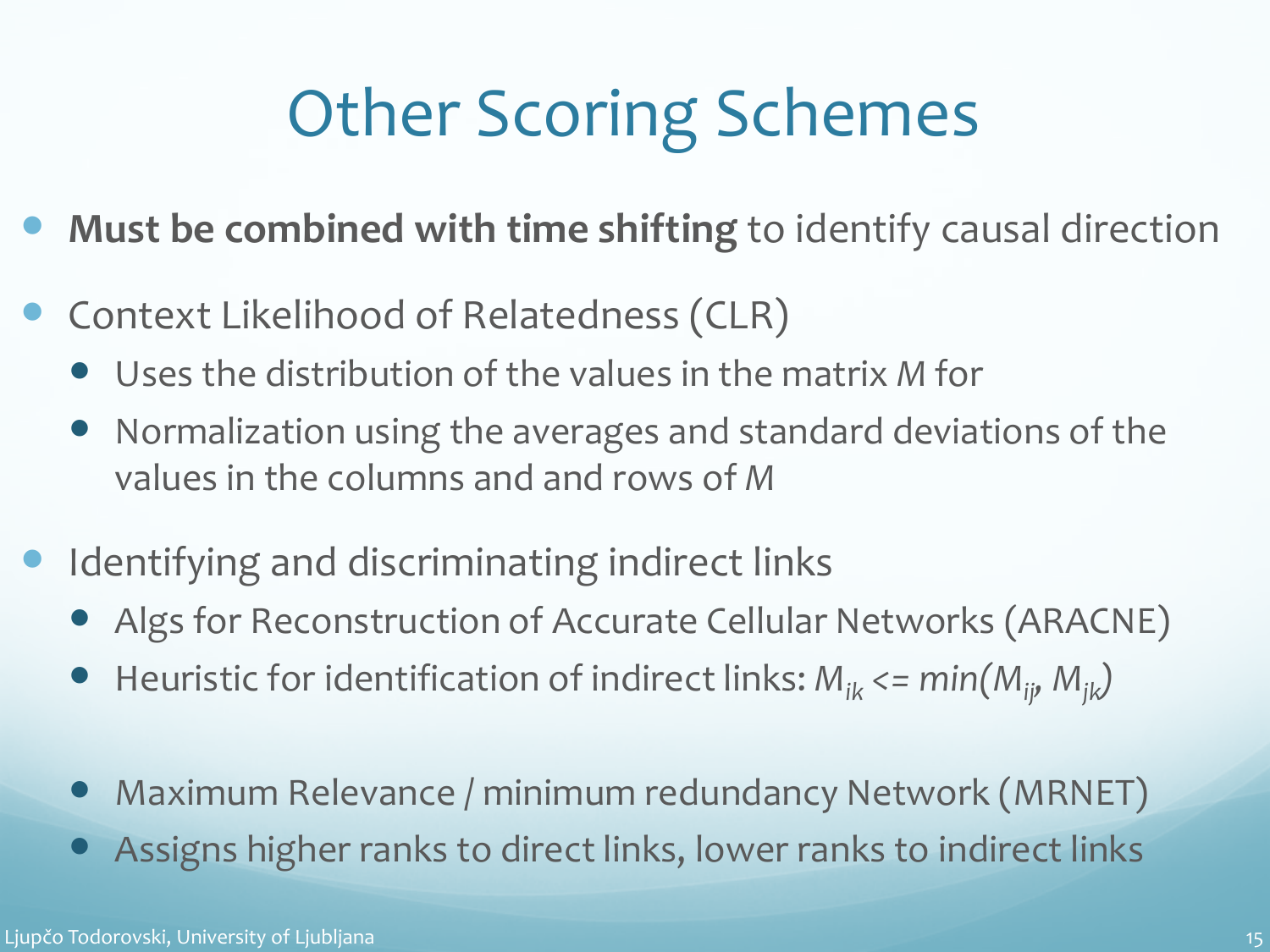# Talk Outline

- **•** Introduction and motivation
- Relevance network (RN) approach
	- **•** Similarity measures
	- **•** Scoring schemes
- Empirical comparison of the RN variants
	- Experimental setup: networks, data sets, performance measures
	- Comparison methodology
	- Empirical results: what works where?
- Conclusion and further work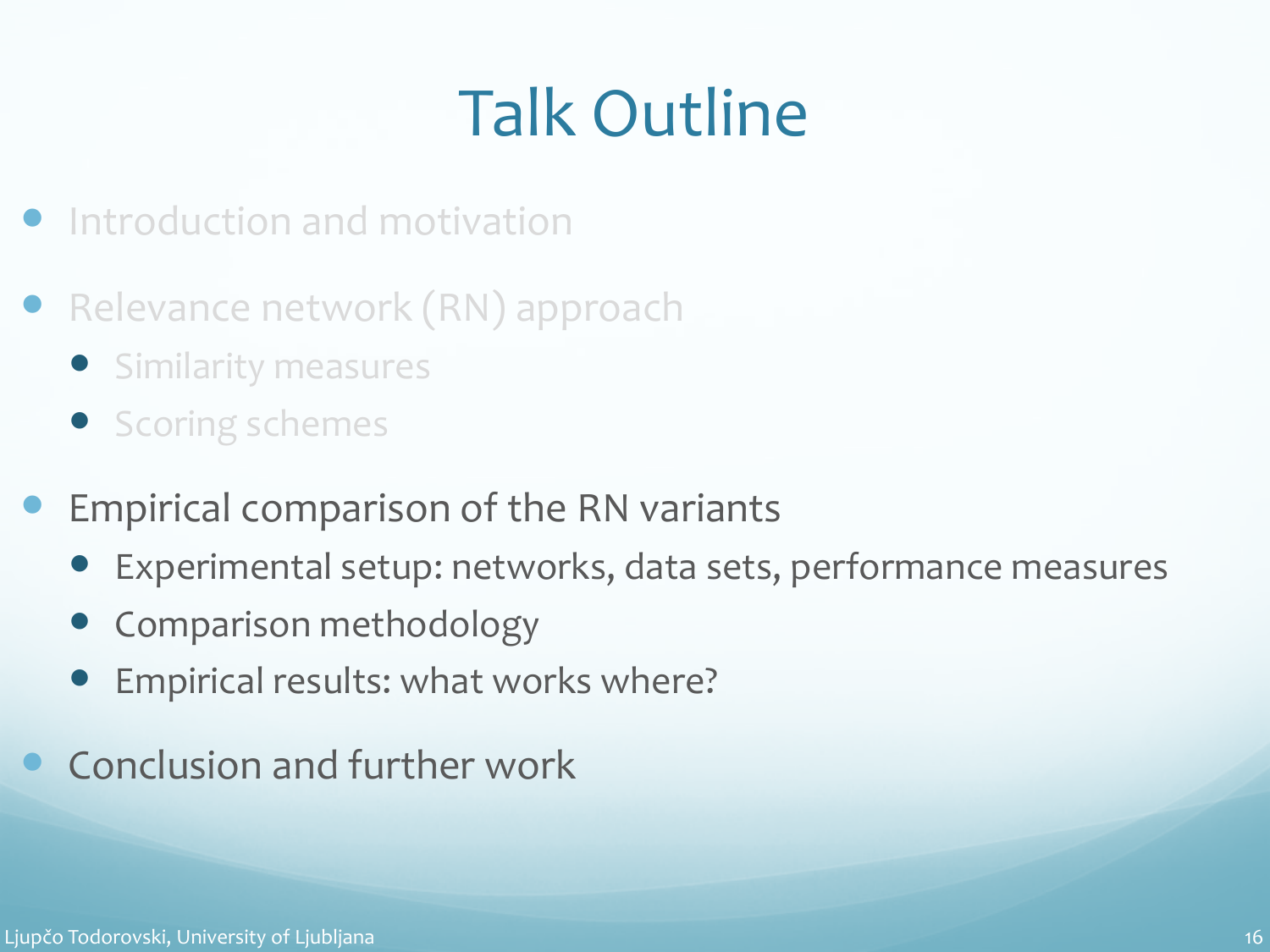#### Networks and Data: Yeast

- Four Yeast networks (size: #nodes, #links, density)
	- YN1: 42, 61, 1.1E-2
	- $YN2: 75, 135, 4.1E-3$
	- YN3: 300, 448, 1.5E-3
	- $YN4: 188, 283, 2.4E-3$
- 13 time-series data sets that only partially cover network nodes
	- Real measurements that only **partially cover network nodes**
	- For each network **data sets** selected that **cover at least 95% nodes**
	- YN1: 6 data sets, YN2: 2, YN3: 5, and YN4: 3 data sets
	- Total of 20 network reconstruction tasks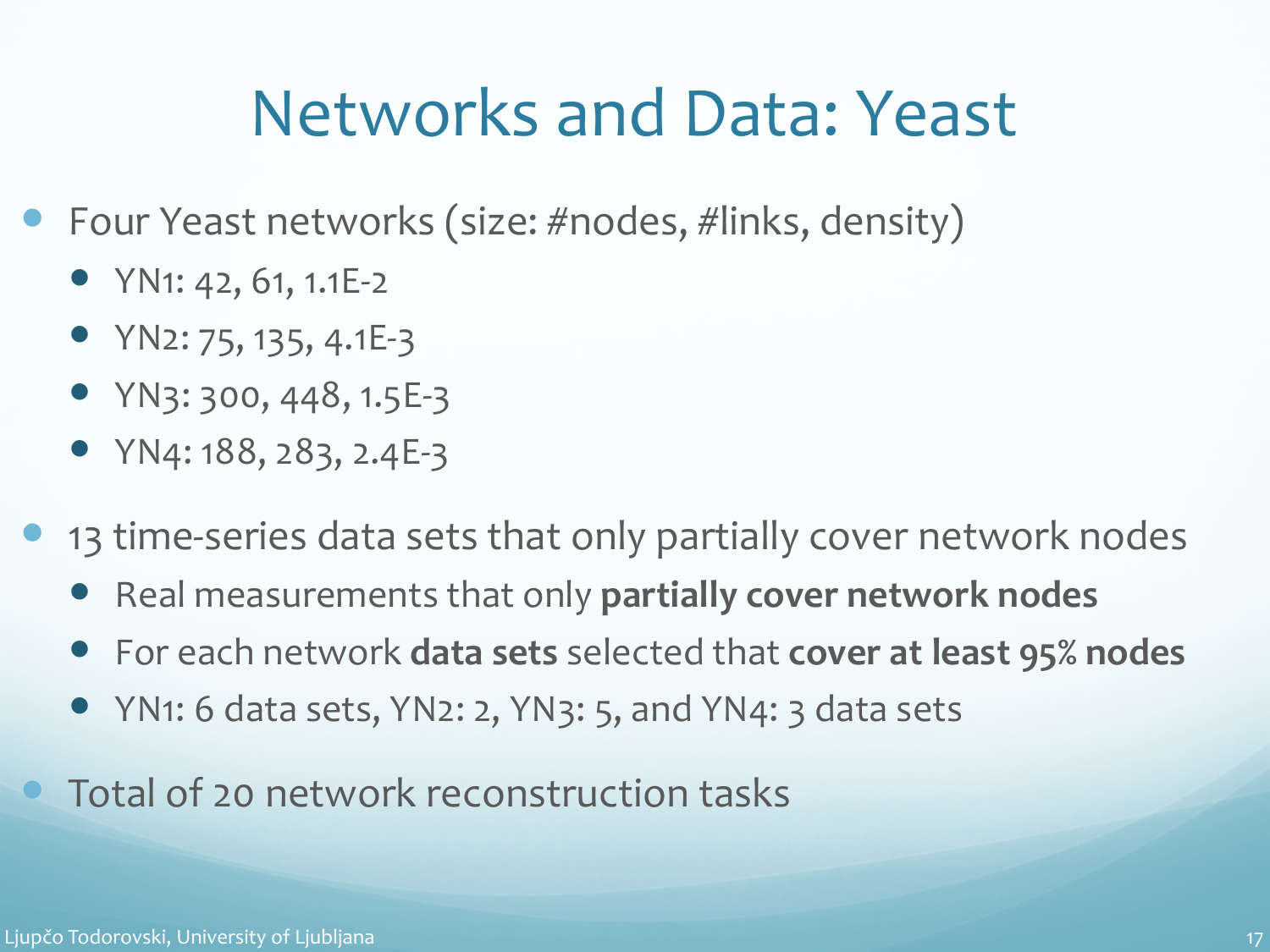### Networks and Data: Dream5

- Two Dream5 NR-challenge networks (size: #nodes, #links, density)
	- DN1: 4511, 2066, 1.1E-03
	- DN2: 5950, 3940, 3.8E-04
- Four synthetic (simulated) data sets that cover all network nodes
	- DN1: 2 data sets, DN2: 2 data sets
- Total of 4 network reconstruction tasks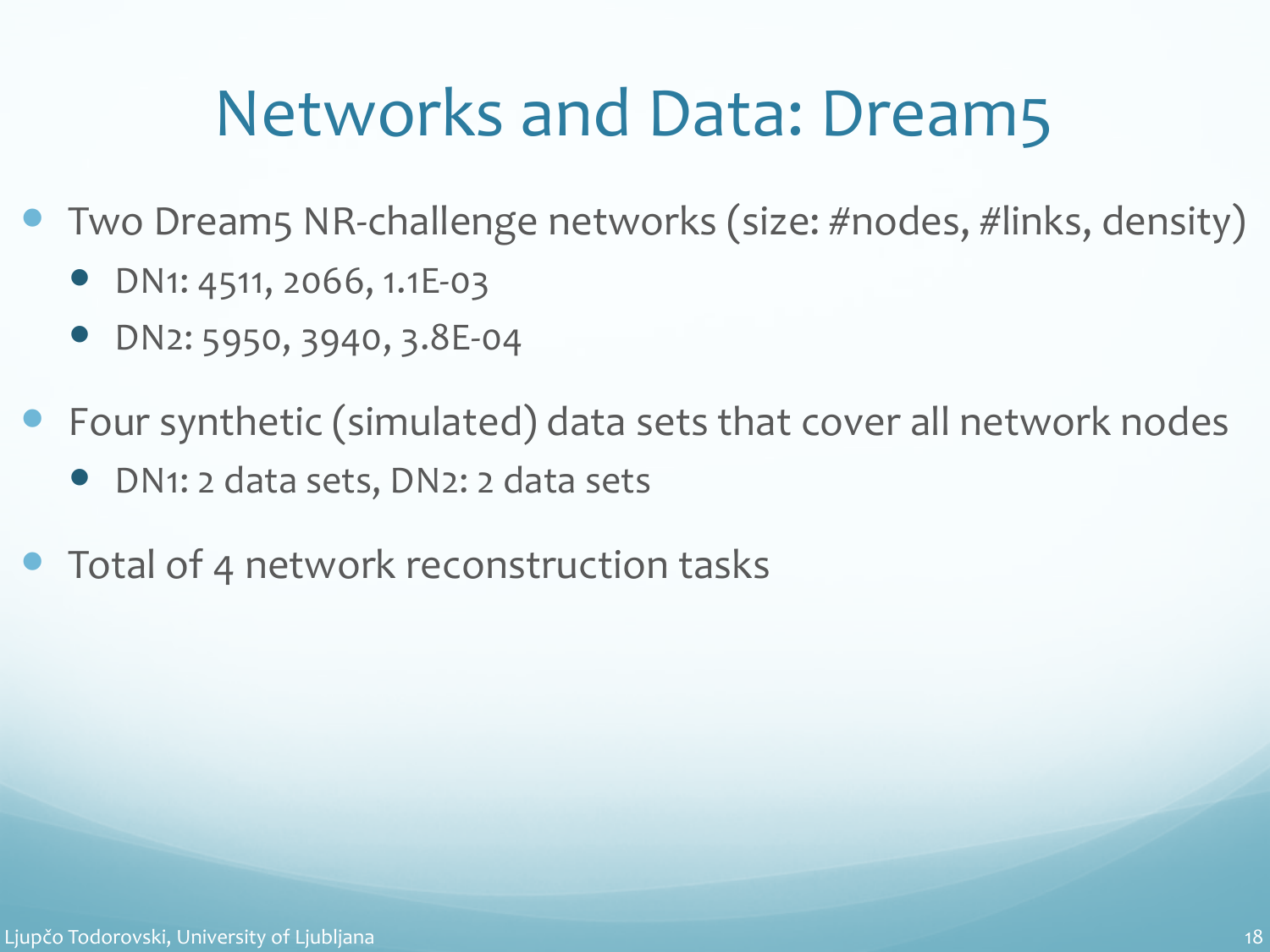#### Methods and Performance Measures

- 114 (=19\*6) Relevance Network Approach Variants
	- 19 similarity measures: 3 distances, 3 DTW variants, 3 correlation coefficients, 4 mutual-information variants, 6 symbolic variants
	- 6 scoring schemes: TS, AWE, AWE+TS, CLR+TS, ARACNE+TS, MRNET+TS
- 2,736 (=114\*(20+4)) experiments
- Three performance measures







Ljupčo Todorovski, University of Ljubljana 19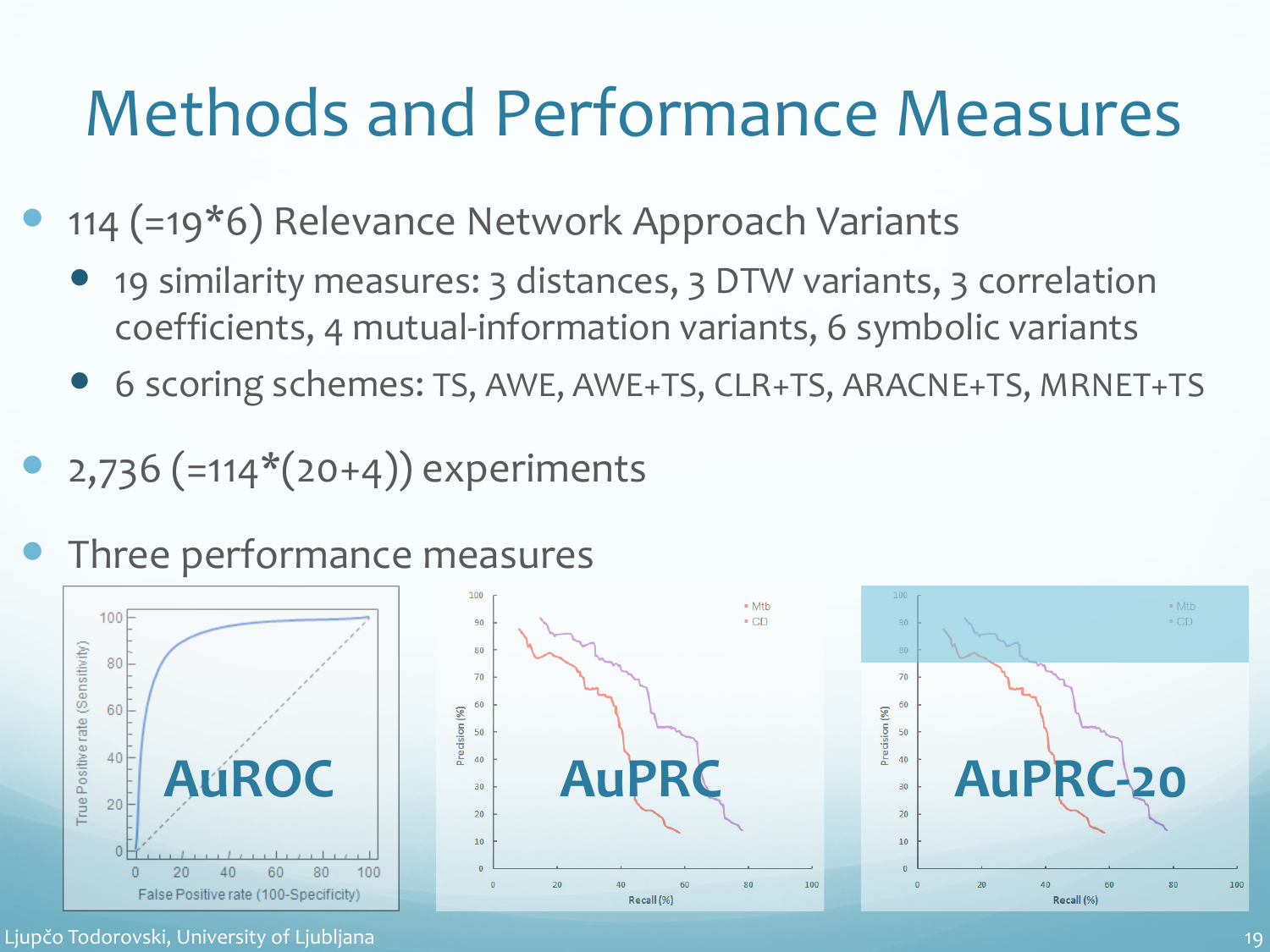## Comparison Methodology

- One sample Student's t-test (p-value < 0.05)
	- **•** Identify well-performing methods that on average perform **significantly better than the default**/random NR
	- **WRT at least one performance measure**: AUROC default 0.5, AUPRC default 0.5, AUPRC-20% default 0.1
	- The average calculated on the 20 network reconstruction problems
- Compare the average rankings of the well-performing methods
	- Pareto fronts in the 3D performance space
	- Observing method ranks (can be also performances)
- Which methods are in the first three Pareto fronts:
	- Similarity measures? Scoring schemes?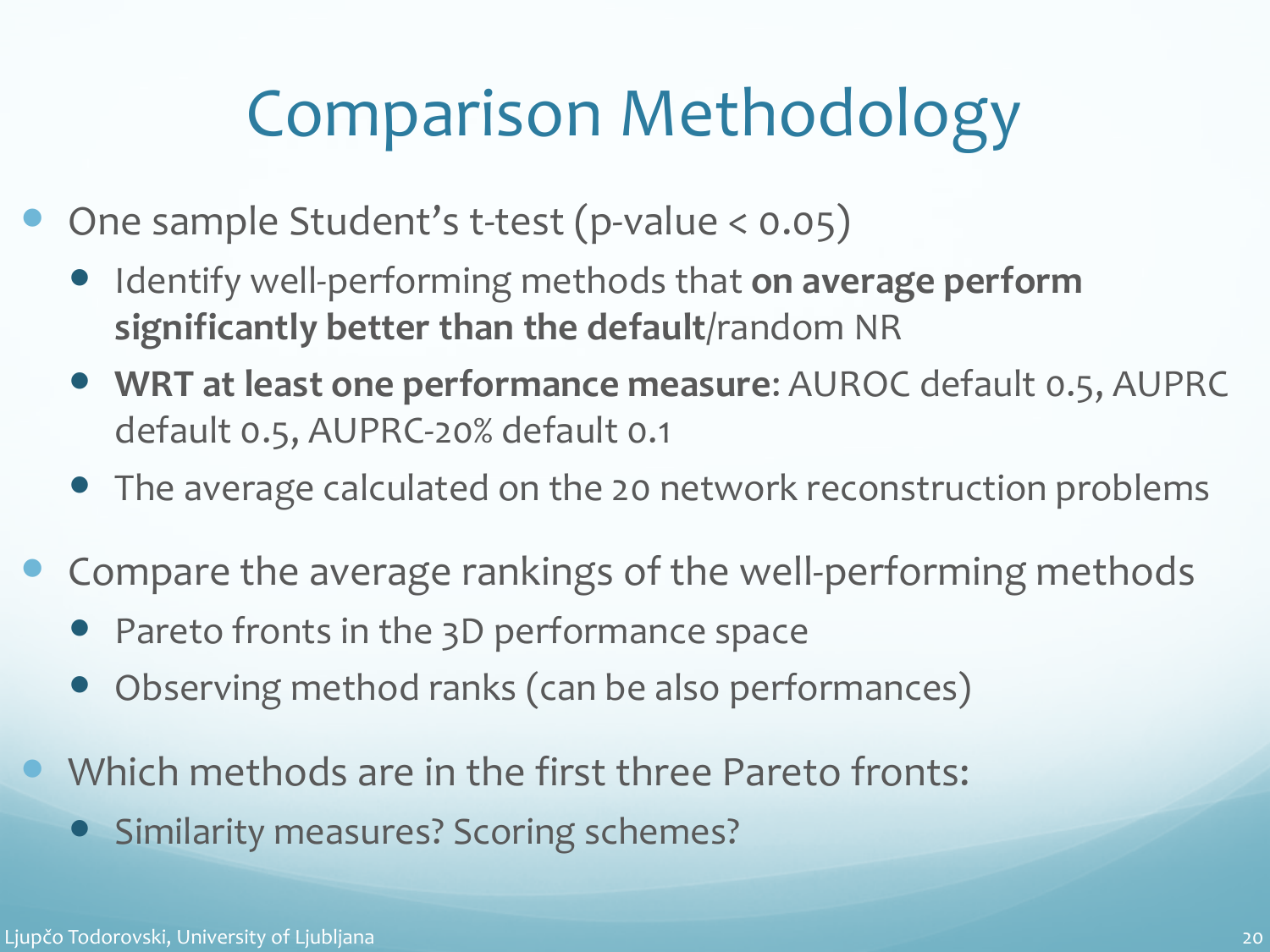#### Methods Selection: T-Test

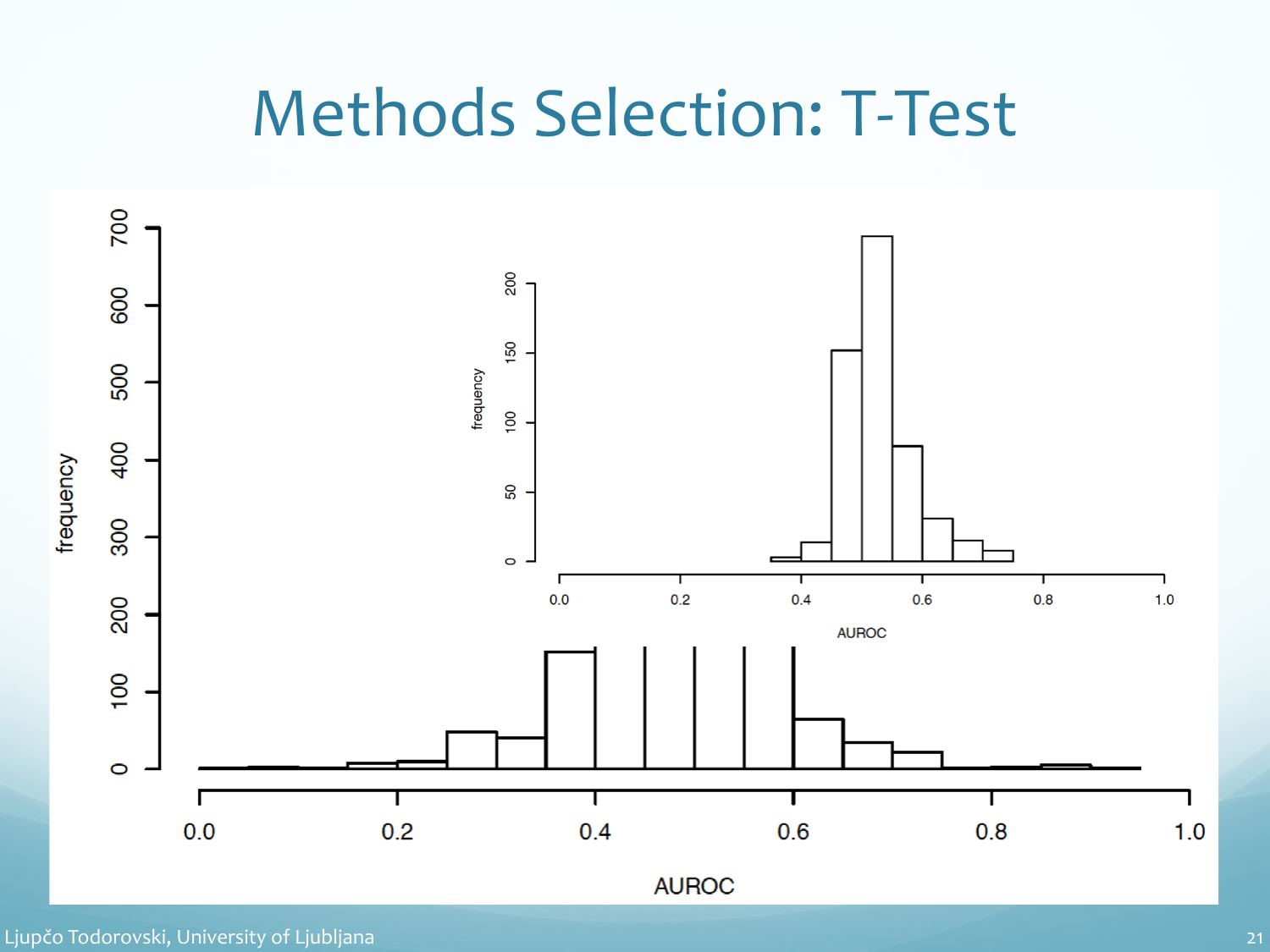### Pareto Fronts in the Performance Space

**6.3–13.3** SymQD-AWE SymQD-AWE-TS SymQD-CLR-TS **8.1–13.8** CorrP-TS MI-ARACNE-TS SymQD-TS **10.6–14.3** CorrP-AWE CorrP-AWE-TS



Ljupčo Todorovski, University of Ljubljana 22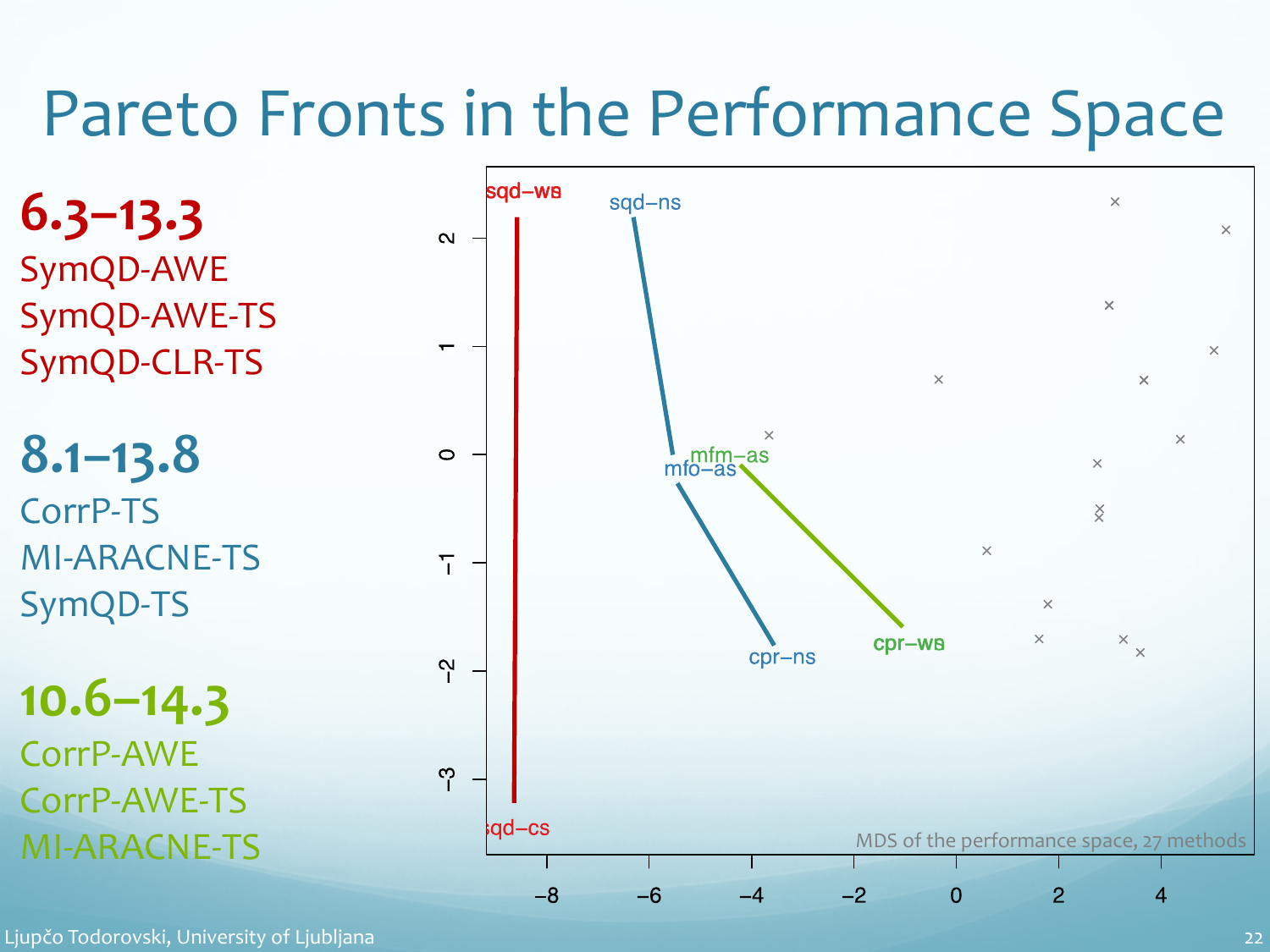### Pareto Fronts Analysis

- Similarity measures (left-hand graph)
	- **Mostly symbolic** (dark green; 4, **all 3 in the first Pareto front**)
	- Some based on **mutual-information** (light green; 3)
	- Others based on **correlation** (yellow; 3)
- Scoring schemes (right-hand graph)
	- **Majority AWE weighting scheme** (dark and light green), **no MRNET**

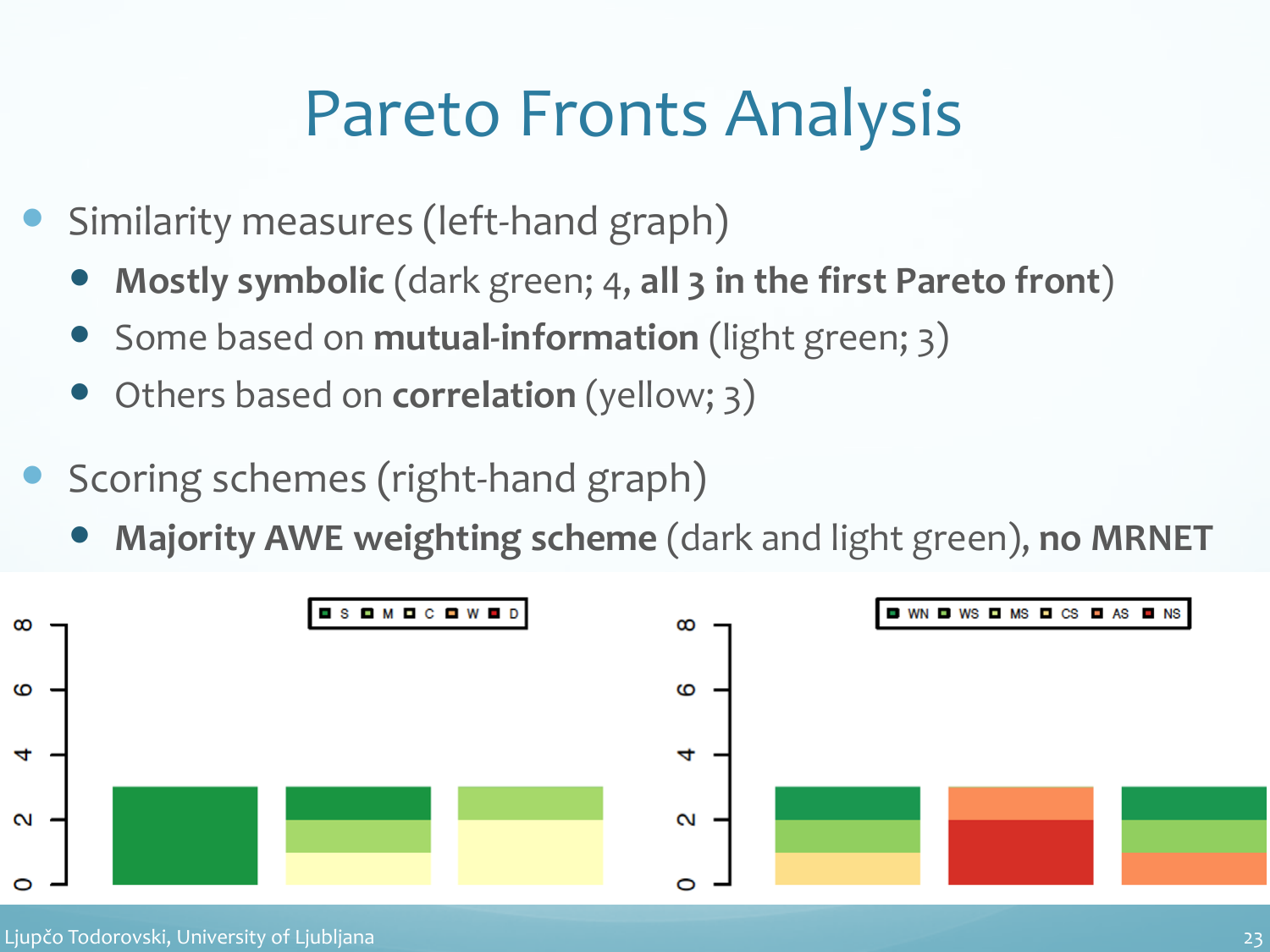## Comparison: Yeast vs. Dream5 (YvD)

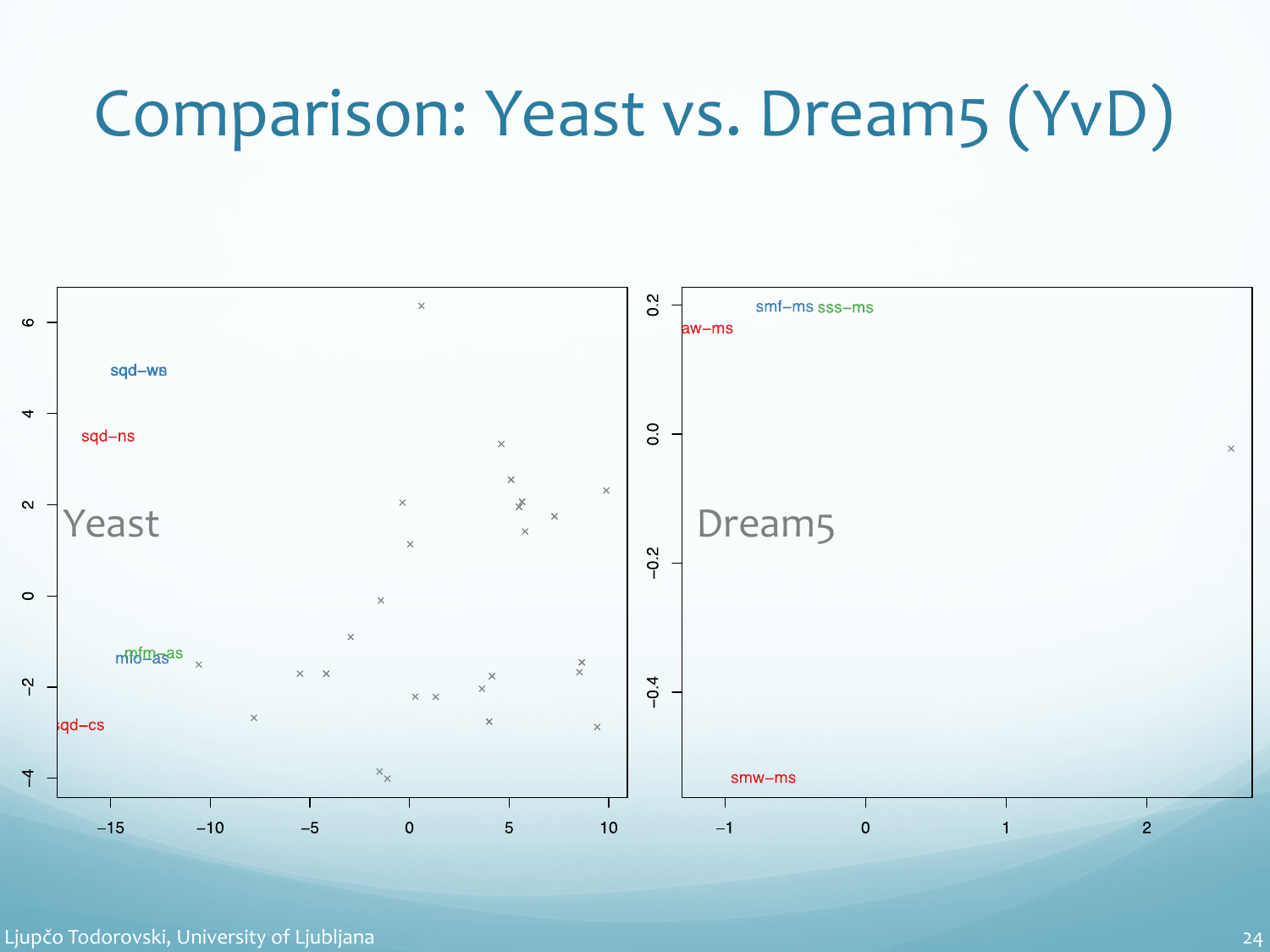### YNvDN: Similarity Measures

- In both cases: **symbolic measures** (dark green) **perform best**
	- Yeast: also mutual-information (light green) based measures
	- **Yeast**: all **the best symbolic performers** use the **simple QD measure**
	- **Dream5**: **the best performers** use **complex symbolic measures**

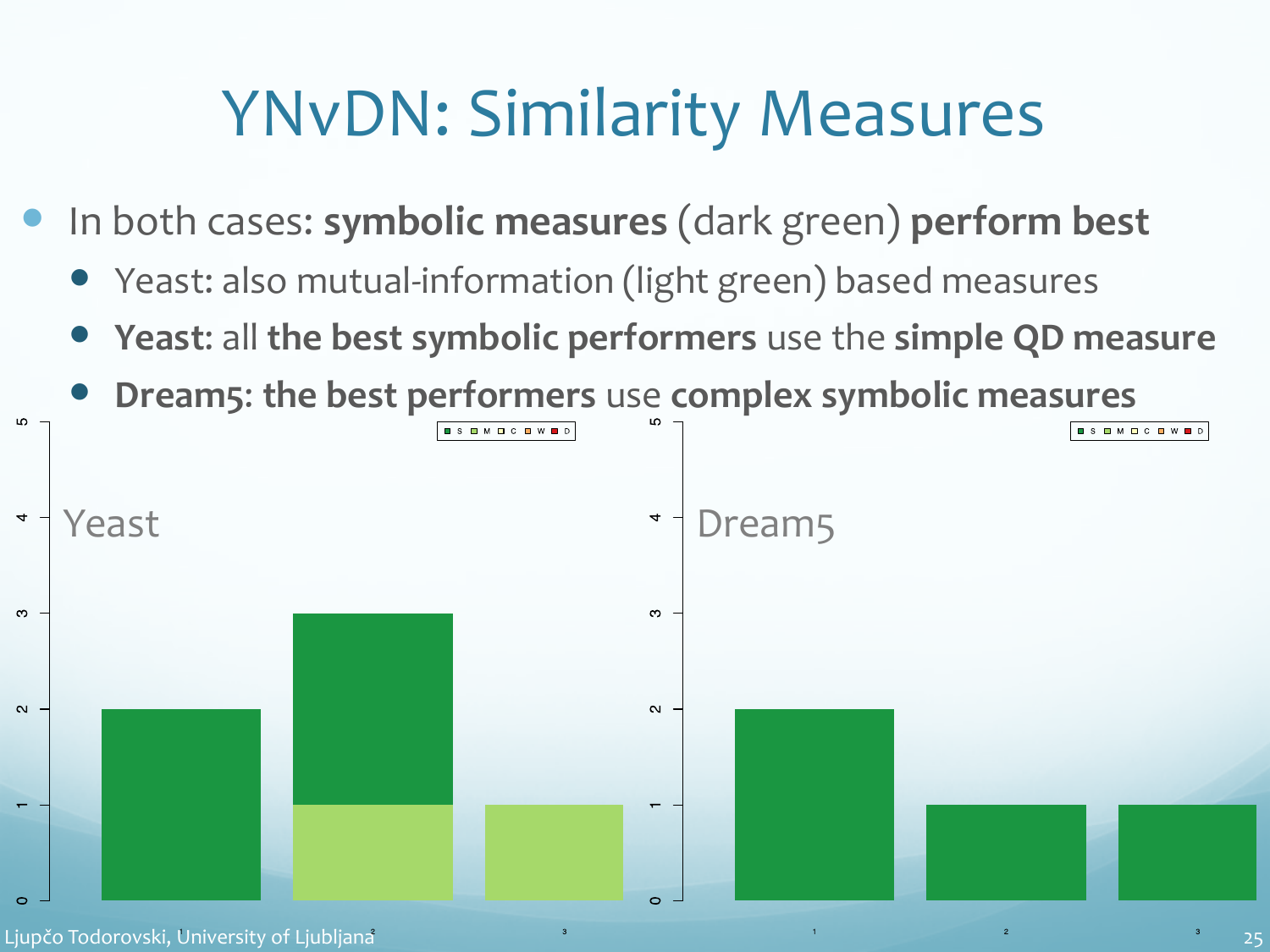## YNvDN: Scoring Schemes

- Difficult to generalize
	- Yeast: five schemes among top performers; **only MRNET missing**
	- Dream5: **MRNET is the only scheme** used by the top performers



Ljupčo Todorovski, University of Ljubljana 26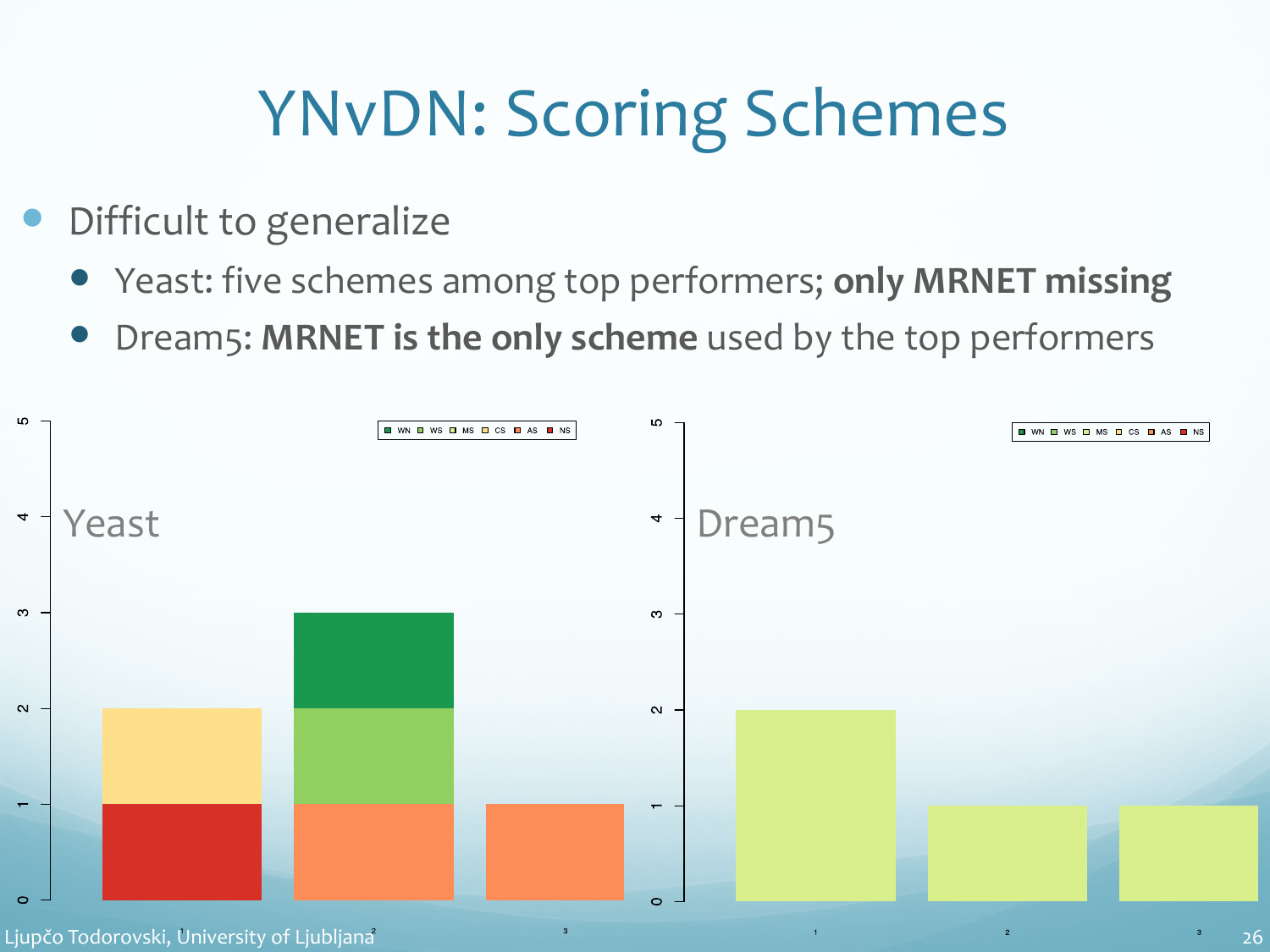### Network Size: Similarity Measures

- Again, symbolic measures prevail; Pearson correl (yellow) for small and medium networks
	- **Small**: **symbolic** (4; **all simple QD**), mutual info (1) and Pearson (1)
	- **Medium**: **mutual info** (5), symbolic (3 **simple QD**) and Pearson (3)
	- **Large** networks = Dream5 networks: **complex symbolic**
- Network size important factor for selecting the similarity measure

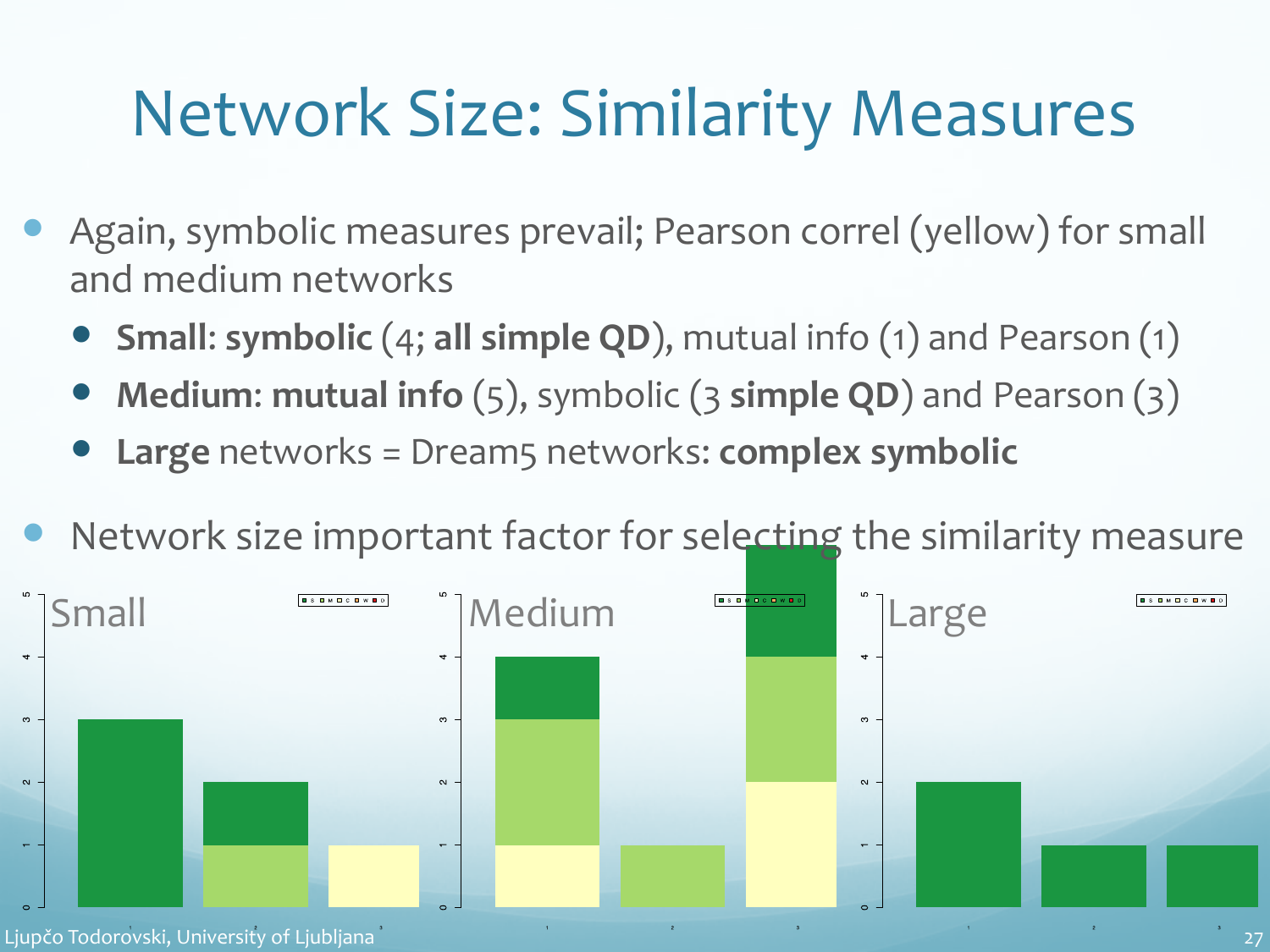### Network Size: Scoring Schemes

- Scoring scheme selection more important for non-small networks
	- Small and medium: 4 and 5 different scoring schemes; **no MRNET**
	- Large networks = Dream5 networks: **MRNET only**
- No obvious relation

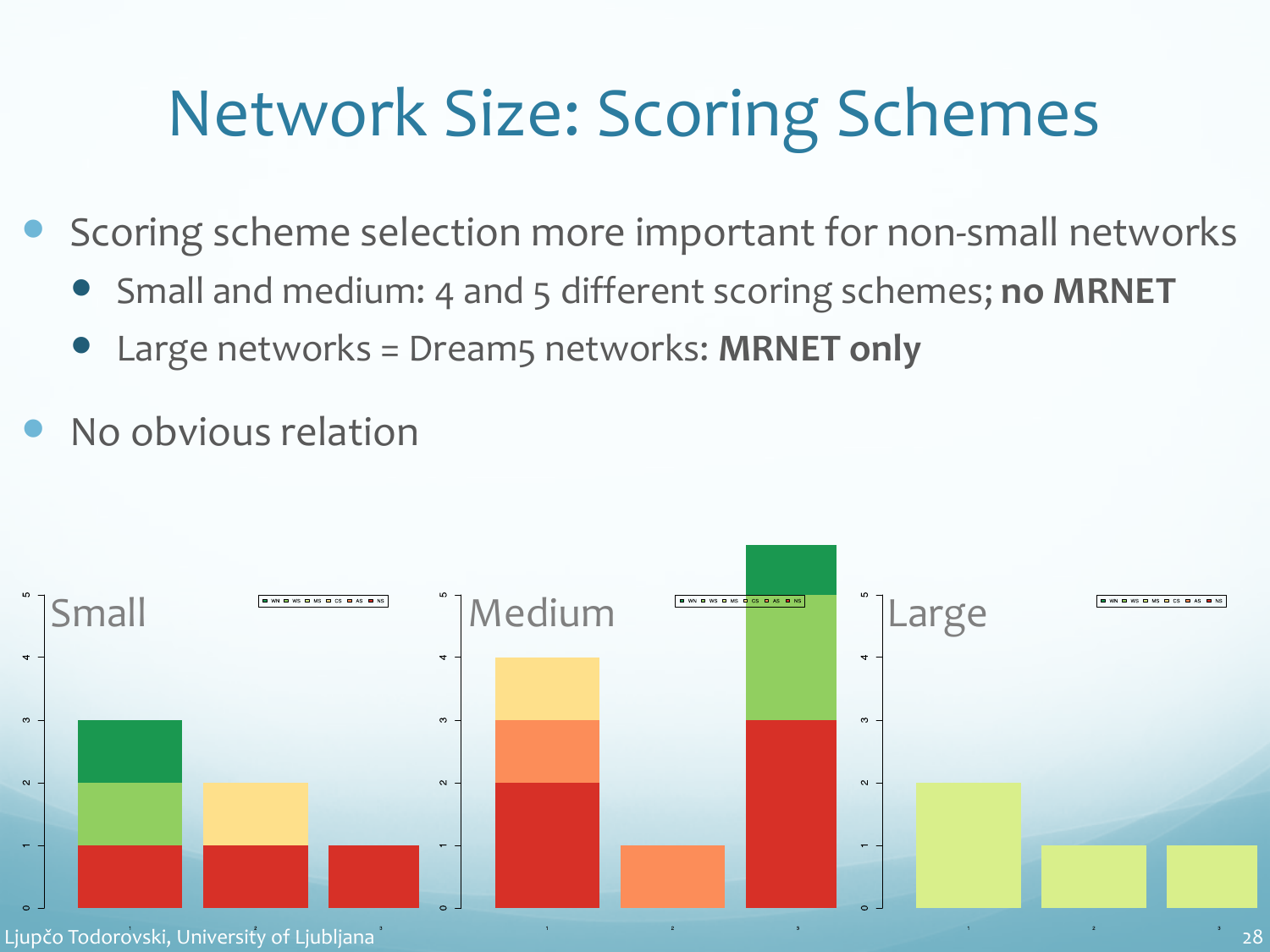### Time Series Length: Similarity Measures

- Time series length important factor for selecting similarity measure
	- **Short**: **symbolic (QD)** and **mutual-information** based
	- **Medium**: **symbolic** (mostly QD, **also complex**) and **Pearson corr.**
	- **Long**: **plain distances** (L10 and Eucledian; red) **perform best**
- **Symbolic measures perform well for not-too-long time series only**

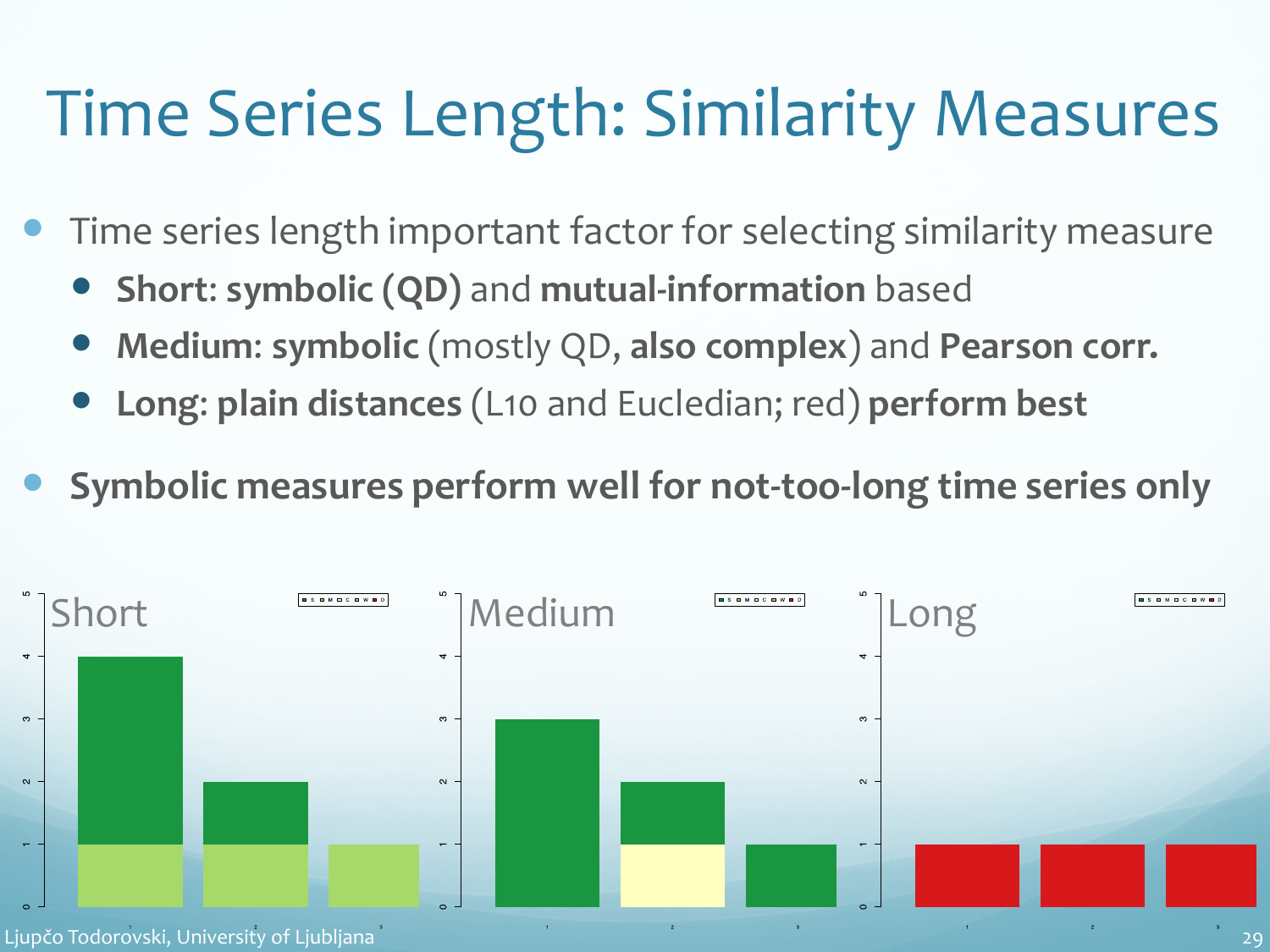# Time Series Length: Scoring Schemes

- TS length not important when selecting the scoring scheme
	- **Small**: **no MRNET**
	- **Medium**: **no AWE** (dark orange)
	- Large: AWE and MRNET

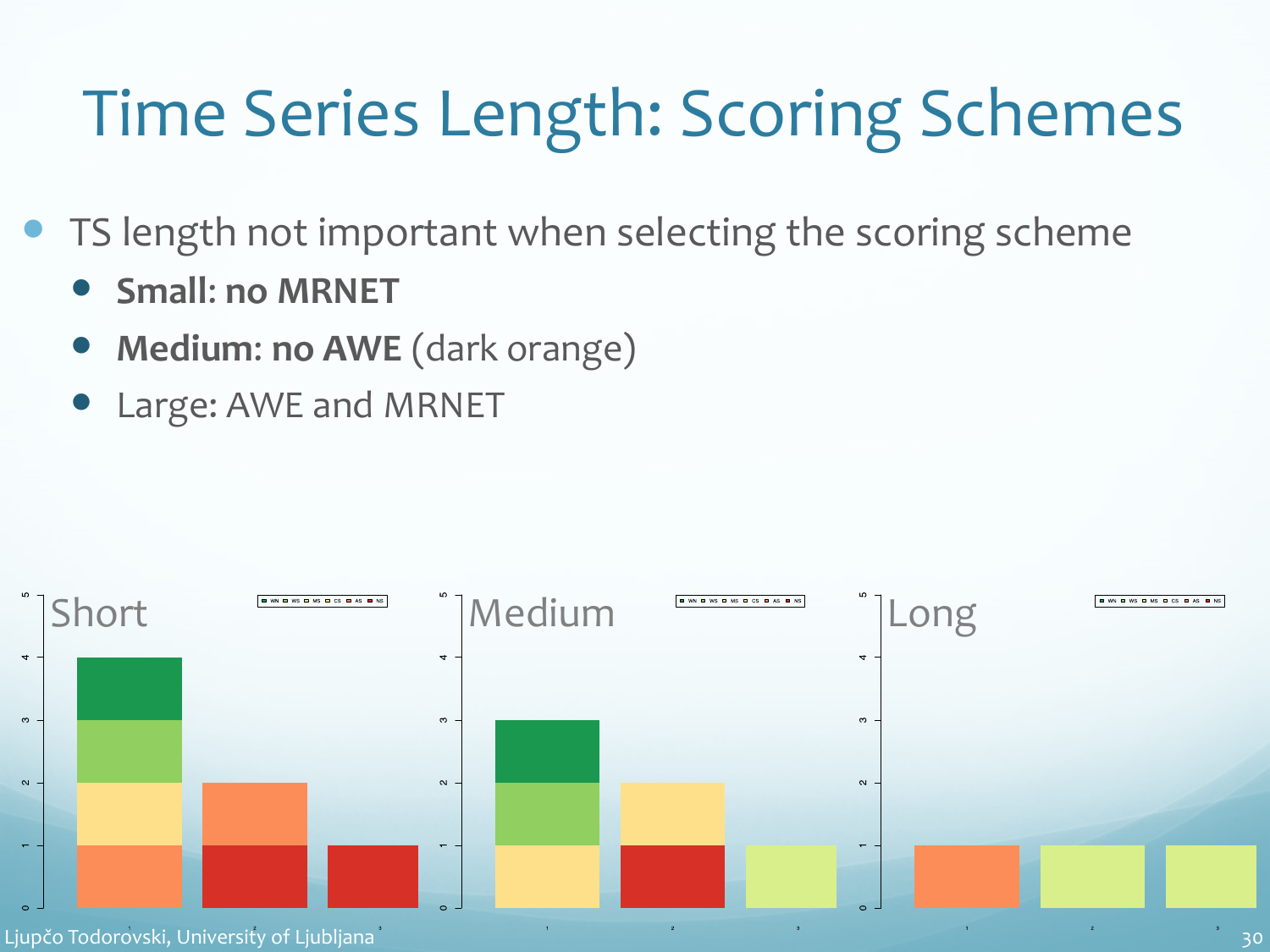# Talk Outline

- Introduction and motivation
- **Relevance network (RN) approach** 
	- **•** Similarity measures
	- **•** Scoring schemes
- Empirical comparison of the RN variants
	- Experimental setup: networks, data sets, performance measures
	- **Comparison methodology**
	- Empirical results: what works where?
	- Conclusion and further work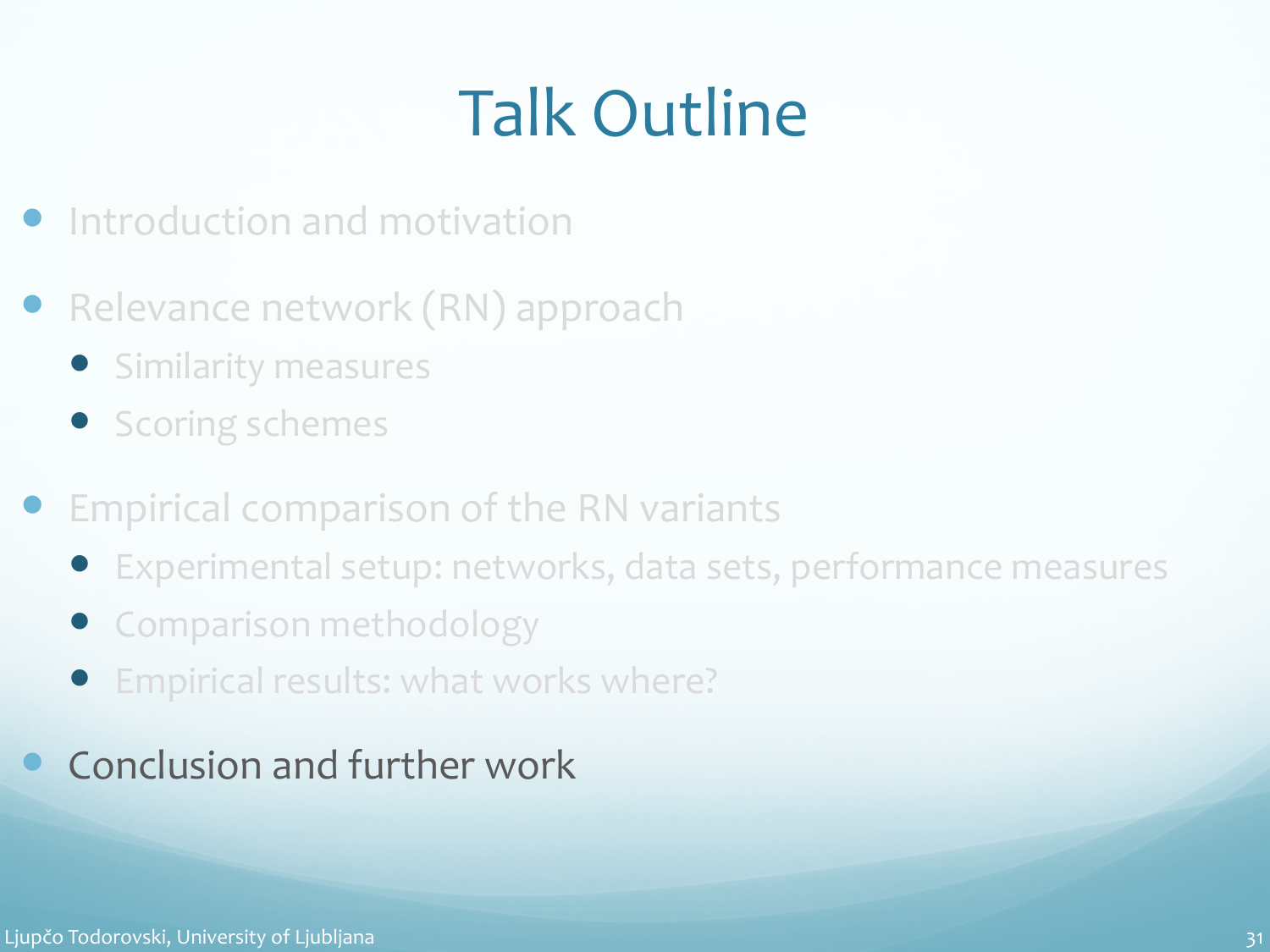#### Conclusion: What Works Where?

- Most successful similarities: based on symbolic dynamics
	- The simple qualitative distance measure best overall performer; top performer for small/med networks and short/mid-length time series
	- Complex symbolic measures better for large networks
- Pearson correlation seems to work well for medium networks
	- No other correlations among the top performers
- Distances work well for long time series
	- Distances based on p=10 and Euclidian norm top performers
- Mutual-info top performers for short time series

No DTW among the top performers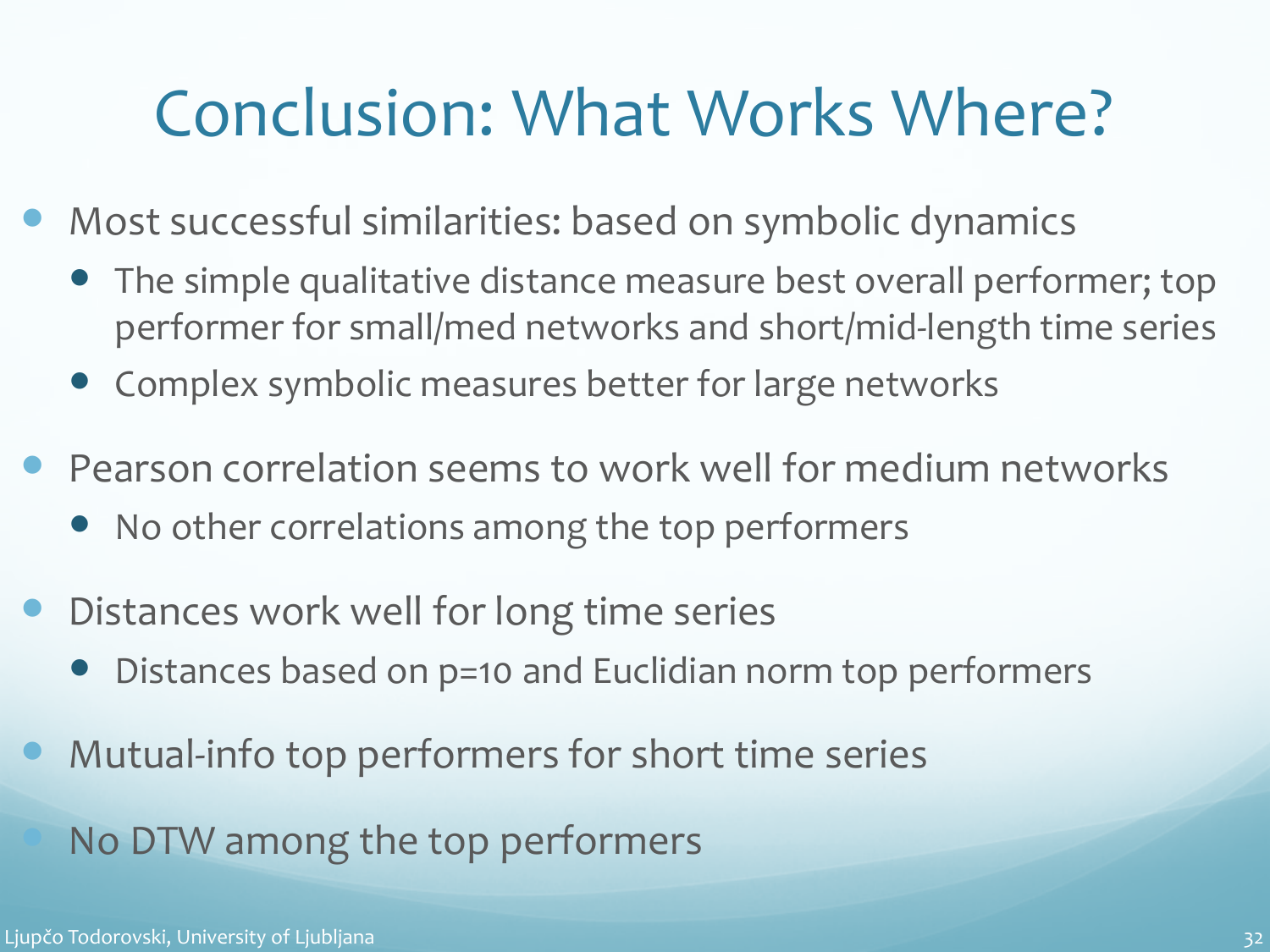### Further Work

- Open issue: similarity measure and scoring scheme combo
	- Which combination work well and which are broken?
- More experiments and benchmarks
	- These might be performed for additional GRN benchmarks
	- Other domains: Social Networks? Collaborative Environments?
- General methodology for comparing methods performance
	- Taking into account multiple perf criteria
	- In contrast with current *average rank diagrams* that are limited to comparing methods wrt one performance criterion
	- Extend the methodology with quantifying and testing the significance of the differences between Pareto fronts